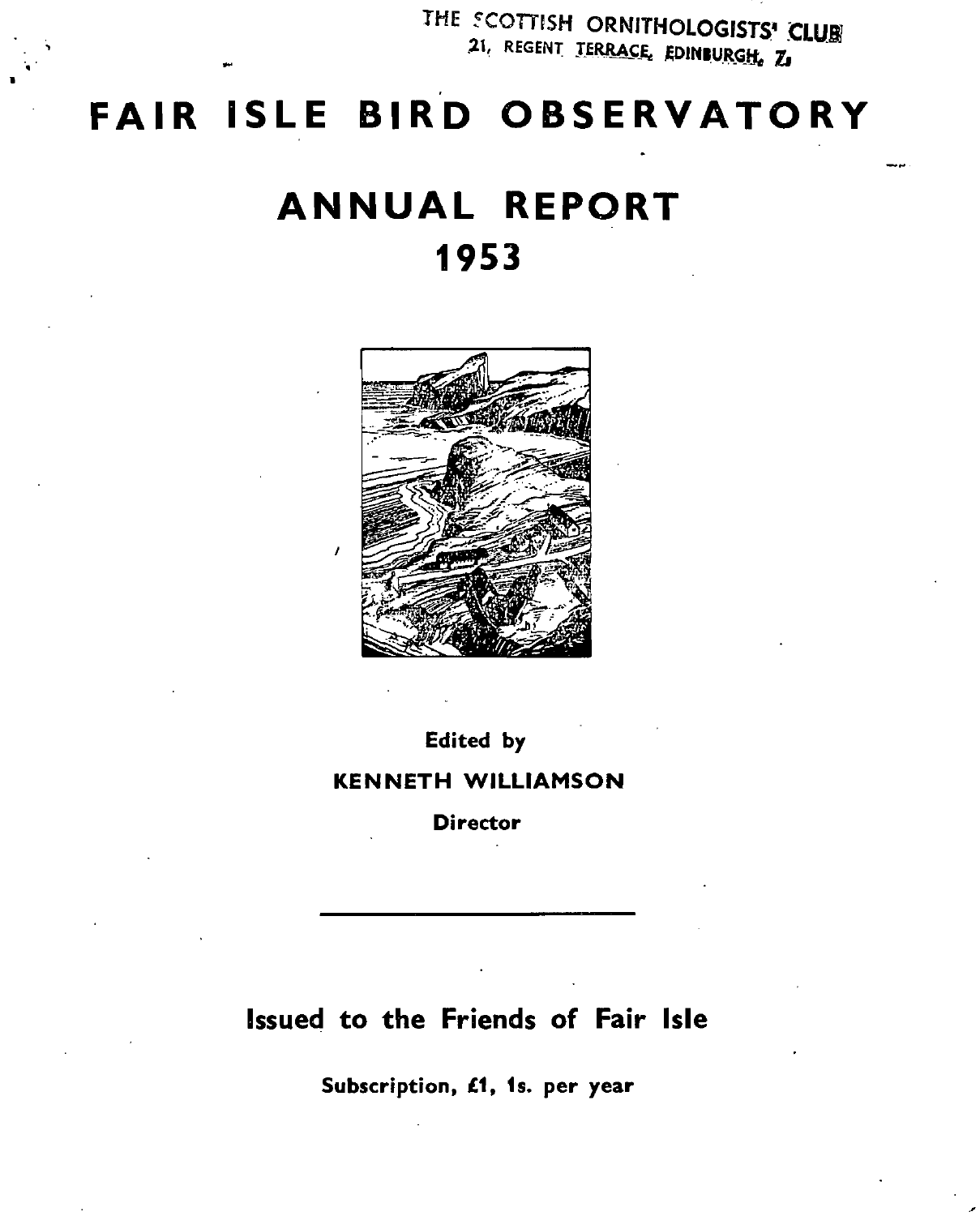### Fair Isle Bird Observatory Trust.

35, George street, Edinburgh,

August, 1954.

### Dear Friend of Fair Isle,

An important announcement on the future of Fair Isle will be made at a Fress Conference in Edinburgh on 3rd September, 1954. The news will be of great interest to all our well-wishers and it is being released to coincide with a radio feature programme on the work of the Bird Observatory to be broadcast on the B.B.C. Home Service on Sunday 5th September, 9.30/10.15 p.m.

Yours sincerely,

GEORGE WATERSTON.

Hon. Secretary.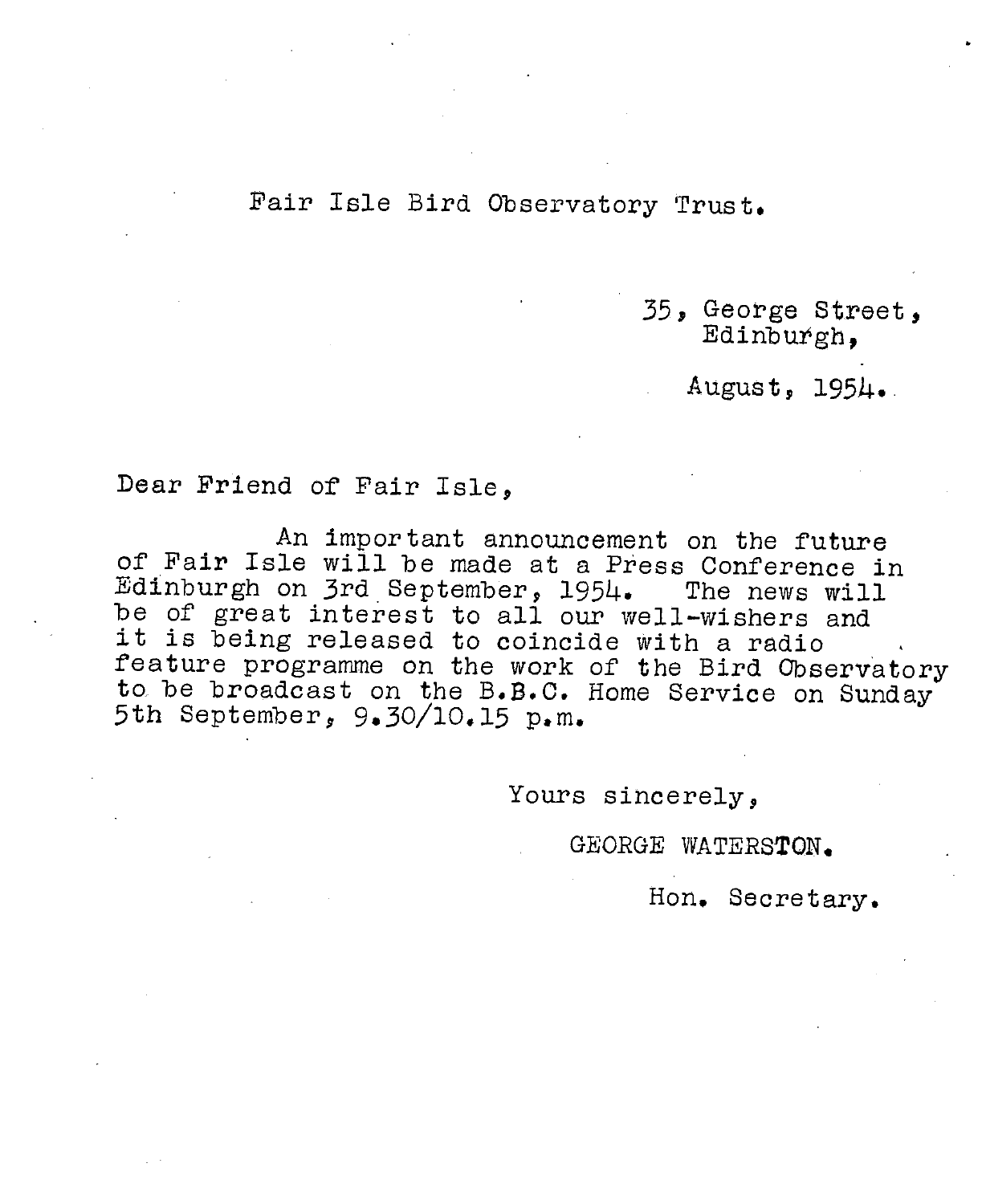#### *FOREWORD*

One of the fascinating features of the study of bird migration is that each year is different. The main pattern of the ebb and flow of the birds from their winter quarters to their breeding grounds and back again follows roughly the same pattern, just as the seasons are annually similar, but as every countryman, and certainly every farmer knows, no two years are precisely the same. So it is with the birds: one year at Fair Isle we have an influx of Crossbills and Lapland Buntings, another year maybe is highlighted by great numbers of Blue-throats and Ortolans in the spring.

In contrast as the years roll on my annual foreword is<br>dominated by two themes. The first is the excellence still dominated by two themes. of the work once more accomplished by the Director on the Scientific side at Fair Isle, and this is fully matched by that of his wife on the domestic side.

It must be particularly heartening to my fellow Scots that the pre-eminence of Scotland in the study of bird migration, so clearly achieved by an Englishman - Dr. Eagle Clarke - working in Scotland, so distinguishedly upheld by a Scot - Sir Landsborough Thomson - sojourning in England, is being so worthily maintained by another Englishman working on Fair Isle!

My other theme is once more the need for money. I<br>It having to harp annually on this theme. A glance at  $r$ egret having to harp annually on this theme. the accounts and the treasurer's statement will however make it all too clear to you that it would be a dereliction of duty not to do so. We have had to postpone worthwhile a We have had to postpone worthwhile and much needed expansion for lack of cash, the shortage of which does indeed endanger our work on its present scale. I appeal to every one of you to try and remedy this state of affairs - enlist the support of others in our work, enlarge your own generous support if you can.

ARTHUR B. DUNCAN.

Chairman.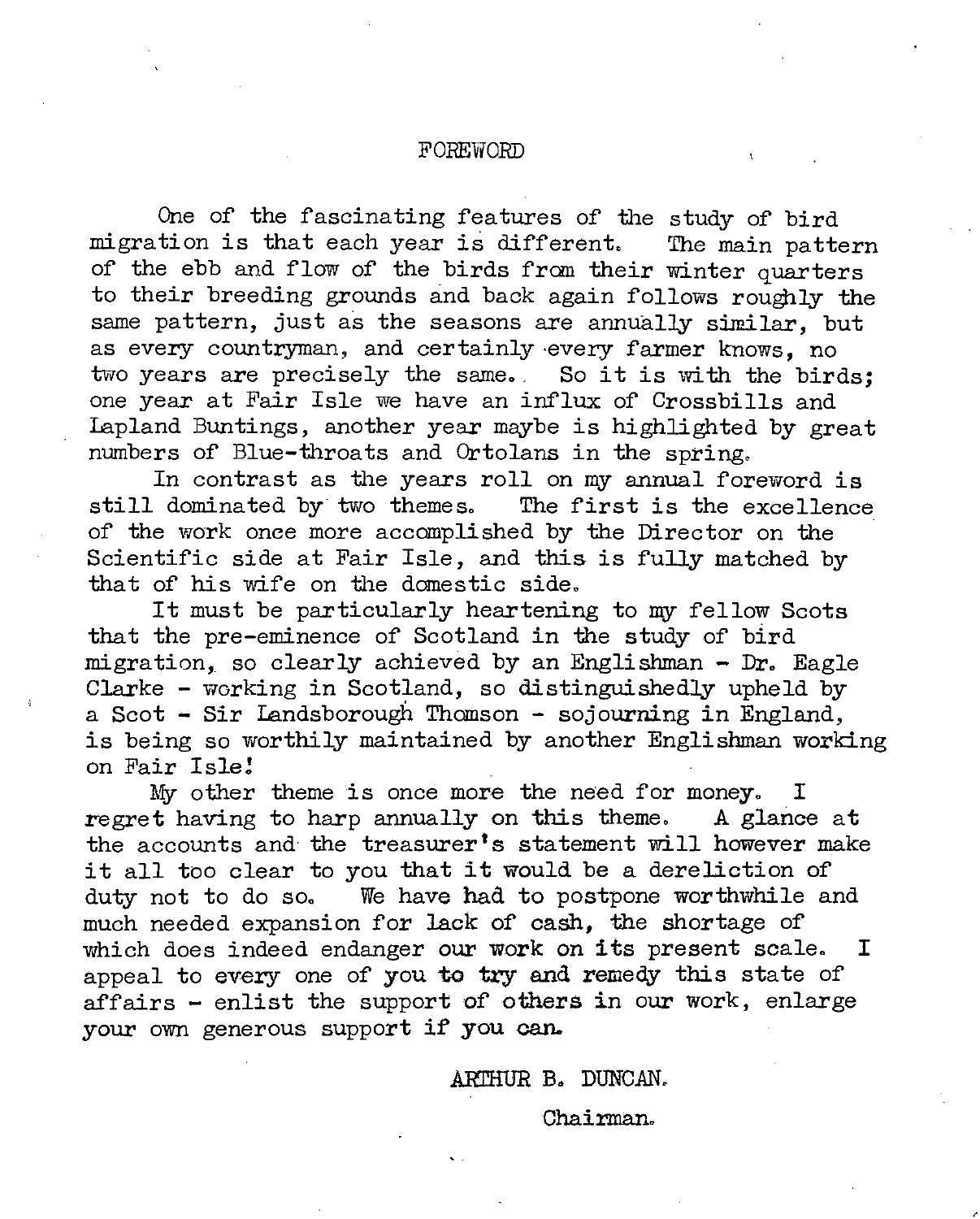#### FAIR ISLE BIRD OBSERVATORY TRUST

#### .ANNUAL REPORT OF THE DIRECTOR 1953

#### General .

The Observatory was open from the beginning of May to mid-November in 1953. Fewer visitors were accommodated than in previous years, just over 60 staying for periods of a week or more, but once again it was a pleasure to welcome several who had spent holidavs on the isle before.

The Chairman of the Trust, Mr. Arthur Duncan, spent a fortnight at the Observatory in July, continuing entomological studies which he began in the summer of 1952. Other Trustees visiting the island were Mr. George Waterston, the Laird, and Professor M.F.M. Meiklejohn.

Studies in the migration field took a new and pranising turn in 1953 as a result of the visit of Dr. W. A. Timperley M. B., Ch. B., M. Sc., of Sheffield, an authority on diseases of the blood. His M. Sc., of Sheffield, an authority on diseases of the blood. discoveries concerning the nature of avian blood are described in a later section of the report.

By arrangement with Professor D. Peacock of Dundee University College the Director had the assistance of a zoology student. Mr. Gordon Corbet, for work on bird ecto-parasites during the summer.

A memorable feature of the season was the stay of the Joint Schools' Expedition in camp close to the hostel in late August and early September. This well-organised and highly energetic party This well-organised and highly energetic party consisted of 16 boys from Merchant Taylors School (Crosby) and Monkton Combe School (Bath) under the leadership of two masters, Messrs. Paul Witherington and Noel Wylie. They were a great help in the routine observational, trapping and laboratory work at this busy period, played an active part in our field-study of the Fulmar, and also carried out natural history research on their own account. They are preparing a full report of their visit which will be printed and published at the Monkton Combe School Press.

#### Domestic

•

Misses Willa and Mary Wishart gave excellent service at the

 $-1 -$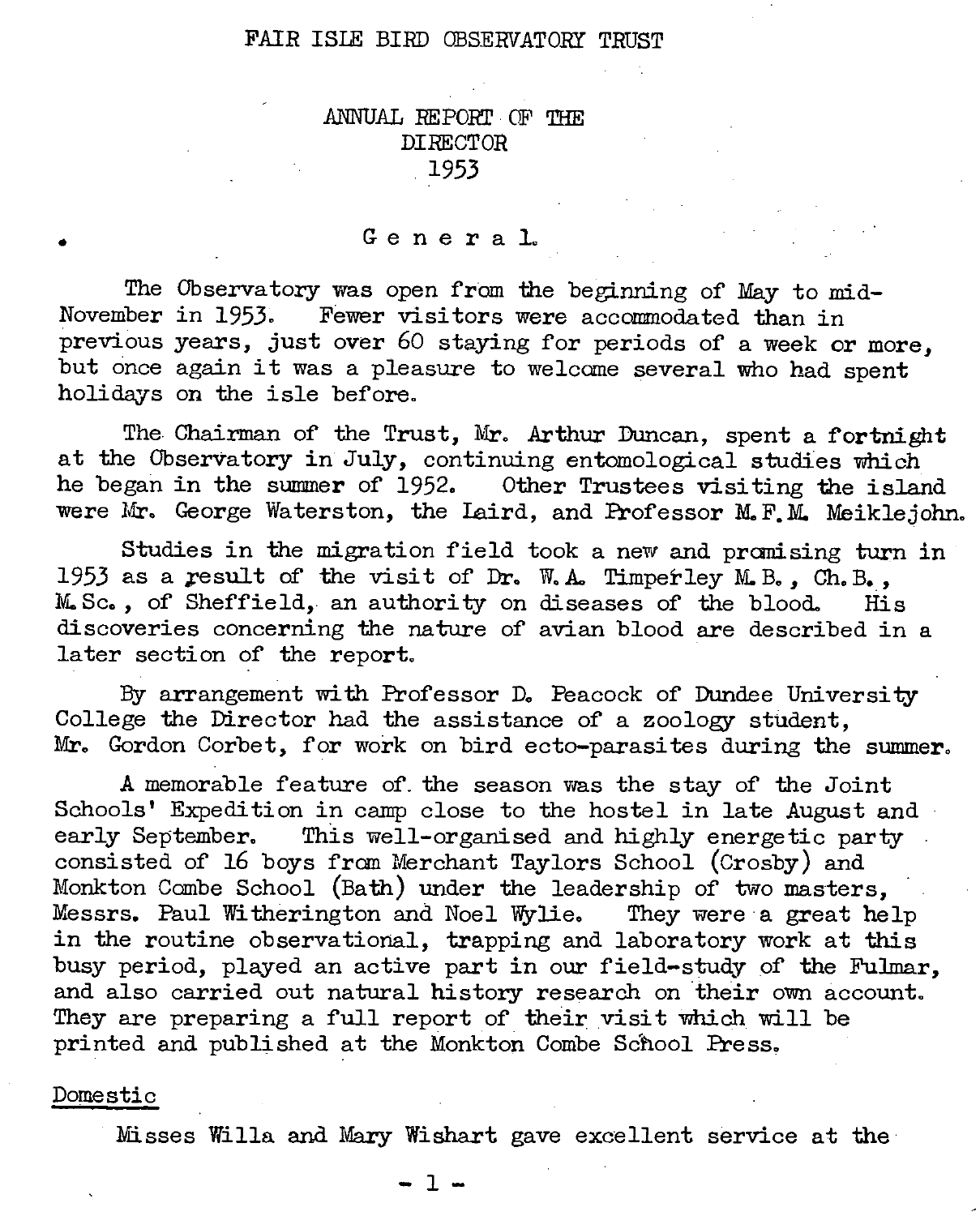hostel as in previous seasons, and Mr. William Eunson again served us well with general duties. During the spring this team ran the hostel most efficiently in the absence on leave of the Director and Mrs. Williamson. Mr. James A. Stout took charge of the ornithological work during this period, and he had the assistance early in the spring of Messrs. James<br>Anderson and James Wilson. Our thanks are due to Mrs. Agnes Our thanks are due to Mrs. Agnes W. Thom for her voluntary work during the year both at Fair Isle in June and July, and at the Edinburgh headquarters.

#### Social

The re-conditioning of the old "Canteen Hut" adjoining the Bird Observatory buildings was complete in the early spring, and we are happy to record that the first public  $f$ unction held there was a party on June 2nd, the occasion of the Coronation of Her<sup>-Majesty Queen Elizabeth.</sup> It was thus only natural that this centre of the summer social life should be christened "Coronation Hall". Several dances, with or without their attendant whist-drives, and one or two picture shows were held there during the summer and were thoroughly enjoyed by visitors and villagers alike.

#### Island

The installation of a power-winch at the head of the slipway was completed during the summer, to everyone's gratification, and when the "Good Shepherd" had to be hauled high and dry above the danger-zone of the autumn storms the operation was done speedily and efficiently. This new operation was done speedily and efficiently. installation reduces the time necessary for the "round trip" to Shetland by about an hour, which means a welcome reduction in the number of winter trips when the crew must approach Fair Isle in darkness,  $-$  always a difficult, and sometimes a hazardous task.

The islanders' own contribution to the cost of the powerwinch was considerably enhanced by the response to the appeal issued with the 1952 Annual Report. Many Friends of Fair Isle sent donations, for which we thank them most heartily, and the sum forwarded to the Zetland County Council was in the region of £ 354-. Some further work on strengthening the rails of the slipway remains to be done in the summer of 1954.

 $-2 -$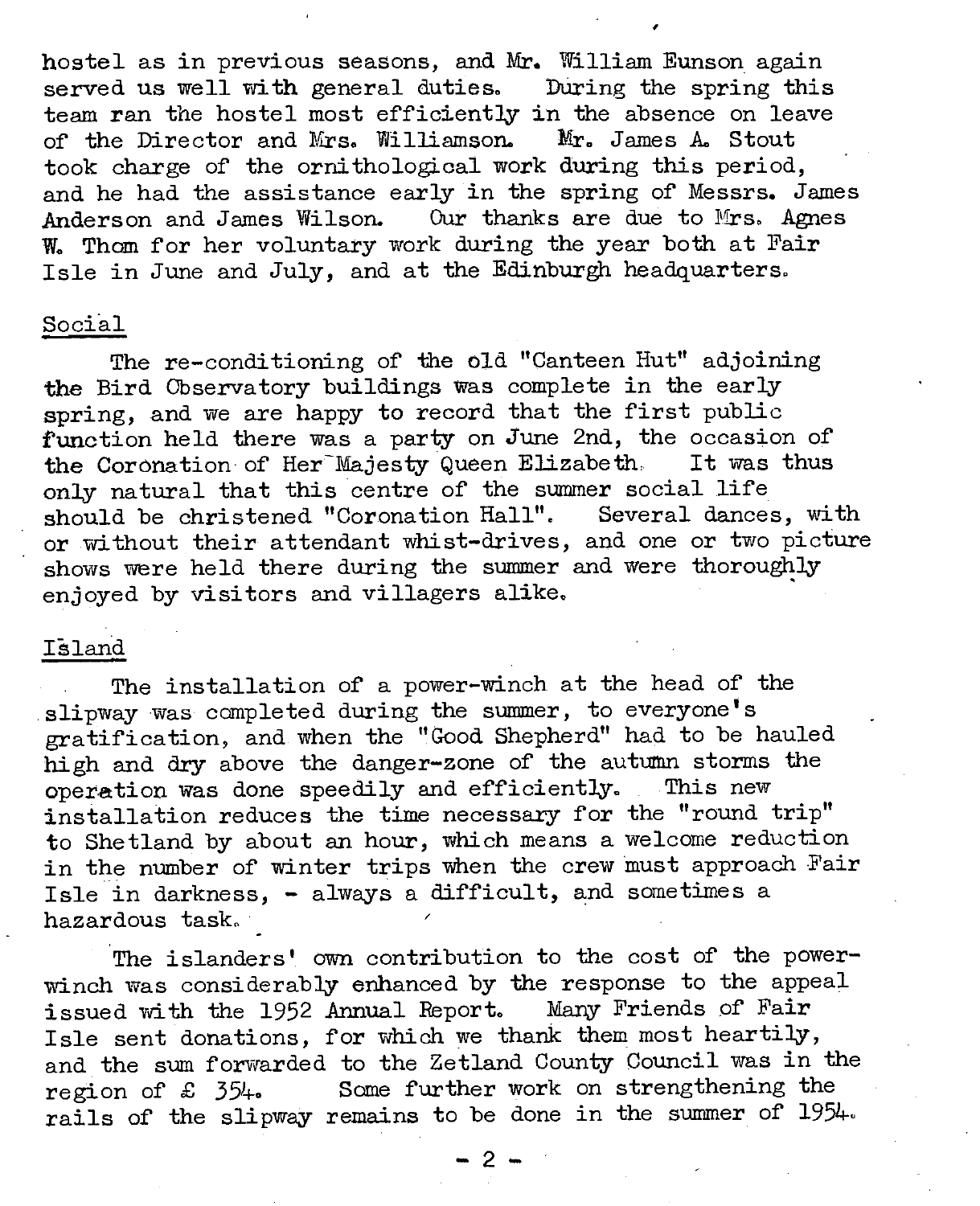#### Progress

In the 5 years that have elapsed since the Fair Isle Bird Observatory began its work great strides have been made in correlating observed migration phenomena with the nature and properties of the meteorological environment. Until our work became known, it was believed that Shetland and Fair Isle were the first "stepping-stones" in autumn on a direct southbound migration "route" originating beyond the North Sea in south-west Norway,  $\bullet$  a route which the birds were able to navigate with accuracy in spite of the, vicissitudes of changing weather. Conversely, these northern isles were regarded as the last port of call of the same migrants northbound through the British Isles in spring.

Research at Fair Isle indicates that this orthodox and longestablished view is a fallacy, and that a regular pre-determined "route" through Britain, in the case of Continental birds, does The vast immigration of migrant species noted in the northern isles and along the east coast of Britain, at both seasons, is due to a down-wind "drift" or displacement across the North Sea of flocks whose normal route follows the coastal "guiding-line" between Denmark and the Low Countries, and whose only regular sea-crossings are the short ones over the Skagerrak and (in some cases) across the southern North Sea into East Anglia.

Migration analysis at Fair Isle has also shown that the birds reaching north and west Britain from Greenland and Iceland are<br>also subject to this phenomenon of migrational drift. All the also subject to this phenomenon of migrational drift. movements recorded at Fair Isle are the subject of careful routine analysis in the light of modern meteorological theory and the prevailing weather situation, and an overwhelming mass of data, much of it as yet unpublished, is accumulating in support of this new concept. A coincidence between certain types of A coincidence between certain types of pressure distribution and migratory movements has been demonstrated, and an intimate knowledge of the relationship between weather and migration is providing us with an entirely new approach to many aspects of the general problem.

The Director has lectured on this concept of migrational drift to a number of ornithological societies, including the British Ornithologists' Club in London and meetings of the British Trust for Ornithology, and he has been invited to give a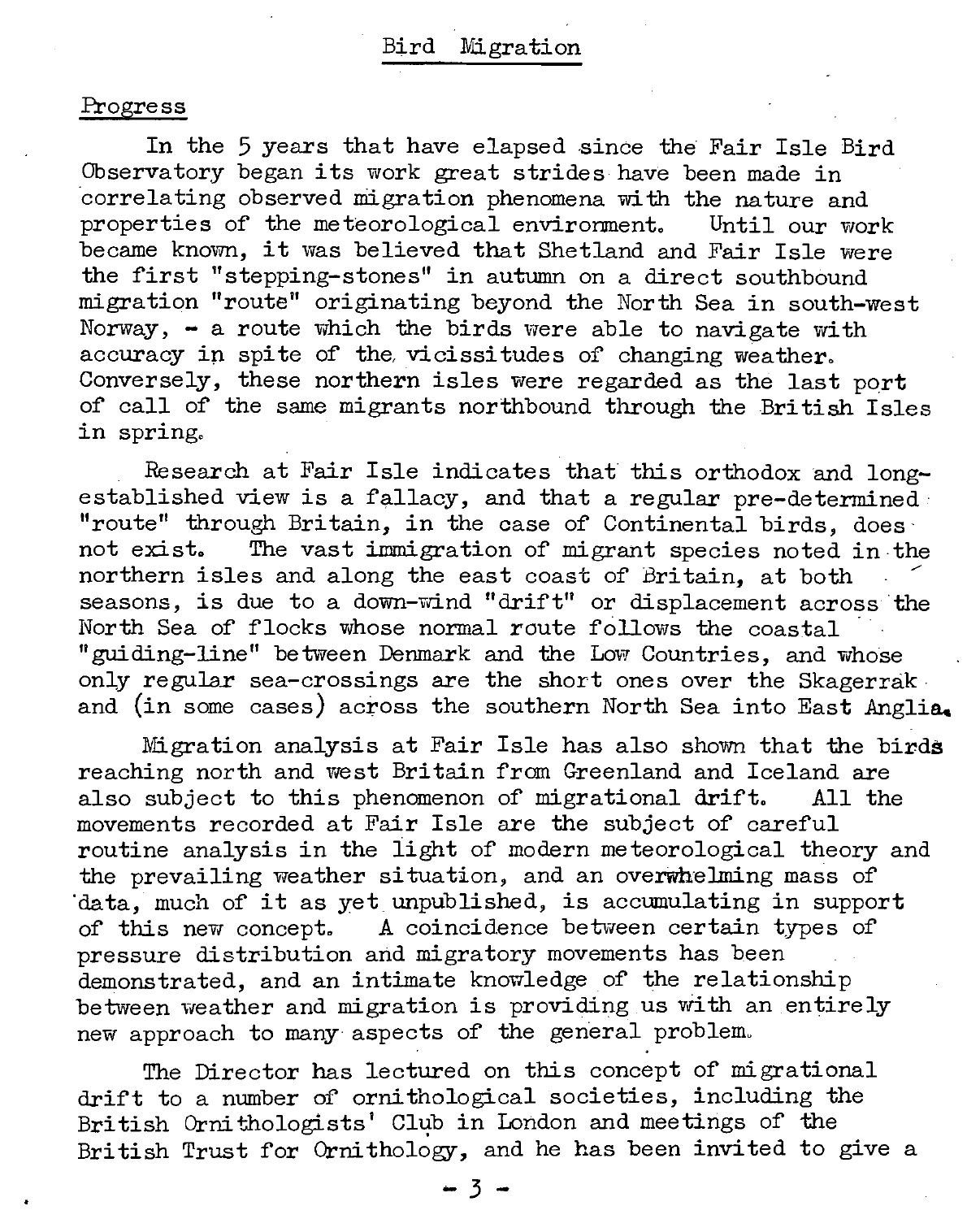paper at the XIth International Ornithological Congress at Basel, Switzerland, in late May 1954.

#### Migration in 1953.

Spring. The spring period did not produce any outstanding movements, but same interesting rarities were recorded at the isle, including Woodchat Shrike, Lanceolated Warbler and Lesser Yellowlegs (Bull. no. 11. paras. 132-4). During this period the Director made observations on the spring migration particularly of waterfowl - in the Faeroe Islands, and a synoptical study of these movements, drawing comparison with events recorded at Fair Isle, has been accepted for publication in Dansk Ornithologiske Forenings Tidsskrift. A report on changes in status of some Faeroese breeding-birds since the close of the war will also appear in that journal.

Summer. The midsummer period usually has little of interest for the migration student except the occasional vagrant such as the Red-headed Bunting which arrived during the unloading of the island's yearly coal supply on July 22nd. but in 1953 this part of the season was enlivened by the Creativity Theorem which began in mid-June. The first Crossbill "irruption" which began in mid-June. flocks came in from 14th-16th and a second movement followed on 23rd-24th: thereafter, throughout July, we had Crossbills on the moorland almost daily, mostly passing through from<br>Shetland and Faeroe. A third big invasion took place on A third big invasion took place on August 12th-13th, well over 200 being present in the crofting area, and at this time two Richard's Pipits also appeared  $(Bu11. 2: 14).$ 

Since these periodic Crossbill "irruptions" are held to be cyclic in character and a result of high population density on the breeding-grounds, particular attention was paid to the various movements to discover if these showed any marked parallel with, or divergence from, normal migration in so far as<br>the meteographical environment is concerned. The results served the meteorological environment is concerned. The results set<br>to confirm our previous work in this field. Articles on the to confirm our previous work in this field. progress of the Crossbill "irruption" appeared in Bulletins no. 11  $(para. 128)$ , 12  $(para. 152)$  and vol. 2:  $19-24$ , and a paper on the synoptical aspects of the invasion is being prepared,

Autumn. The Merlin immigration which began in mid-August was once more a subject of special study (see TAXONOMY).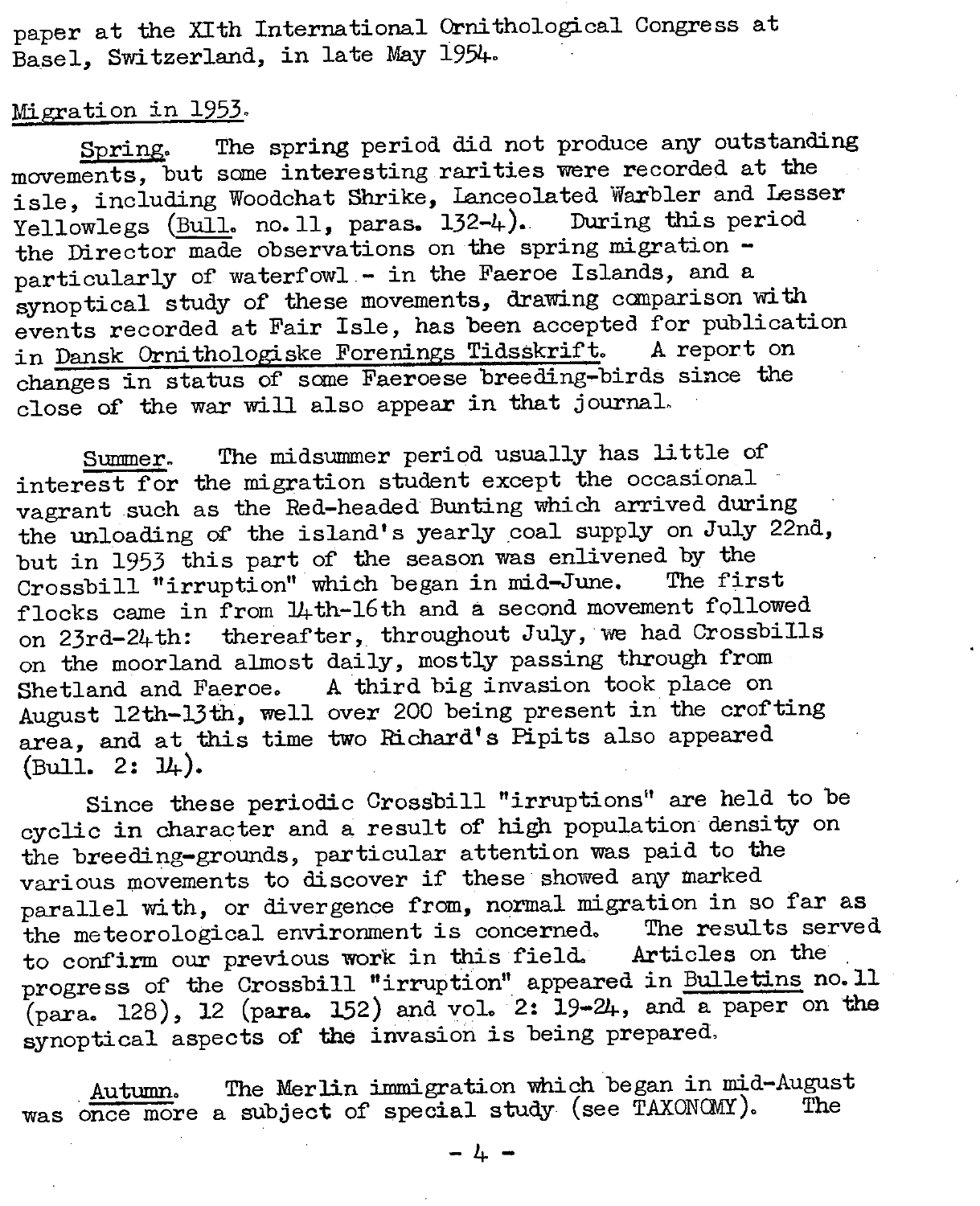most interesting period of Wheatear passage was the week following August 31st, when arrivals of Greenland birds took place at low weights and under weather conditions suggesting a cyclonic journey across the eastern Atlantic (Bull. 2: 35-37). .

An interesting feature of the autumn Was the phenomenal invasion of Lapland Buntings, believed to have come from the. same source, in September. Numbers at the isle were greatly in excess of previous years and big arrivals were also noted at Inishtrahull  $(N, \tilde{W}, \text{ Ireland})$  and Lundy  $(N, \text{Devon})$ , as described in Bull. 2: 51-55. The nature of this movement and of others in past seasons is being studied in collaboration with Peter Davis of Lundy Bird Observatory.

An anticyclonic drift of migrants from the Low Countries in mid-September brought many interesting Continental species, including the biggest influx of Kestrels we have had in the 5 years. Among the interesting rarities which appeared at this time were a Paddyfield Warbler, Red-breasted Flycatcher and Pied Woodpeckers (Bull. 2: 15-18). This was followed by.another very interesting drift from the Skagerrak on September 22nd-23rd, bringing many Siskins and the biggest autumn influx of Tree Pipits we have yet noted. A Petchora Pipit and a Yellow-browed Warbler were seen at this time.

The ornithological event of the Autumn was William Eunson's capture of a small, olive-brown bird in the Observatory Trap on October 5th: it proved to be an American Gray-cheeked Thrush, the first record of this species in the British Isles. About this date. and again a week later, several New World cuckoos turned up in different parts of Scotland, wind-borne across the Atlantic stormtrack (Bull. 2: 1-9). In the middle of October there was a big passage of Bramblings, and from this time onwards to mid-November the usual big influxes of Blackbirds, Fieldfares and Redwings took place whenever weather conditions were sui table.

A full account of the autumn migration of 1953 at Fair Isle will be published in Bulletin form.

#### Ringing and Recoveries.

The marking of captured birds with a numbered aluminium legring, bearing the address of the British Museum (Natural History),  $I_{\text{coulon}}$ , is a standard technique at all bird observatories. The London, is a standard technique at all bird observatories. bird thus marked is individually recognisable, and much of our knowledge of migration "routes" and wintering-areas is based upon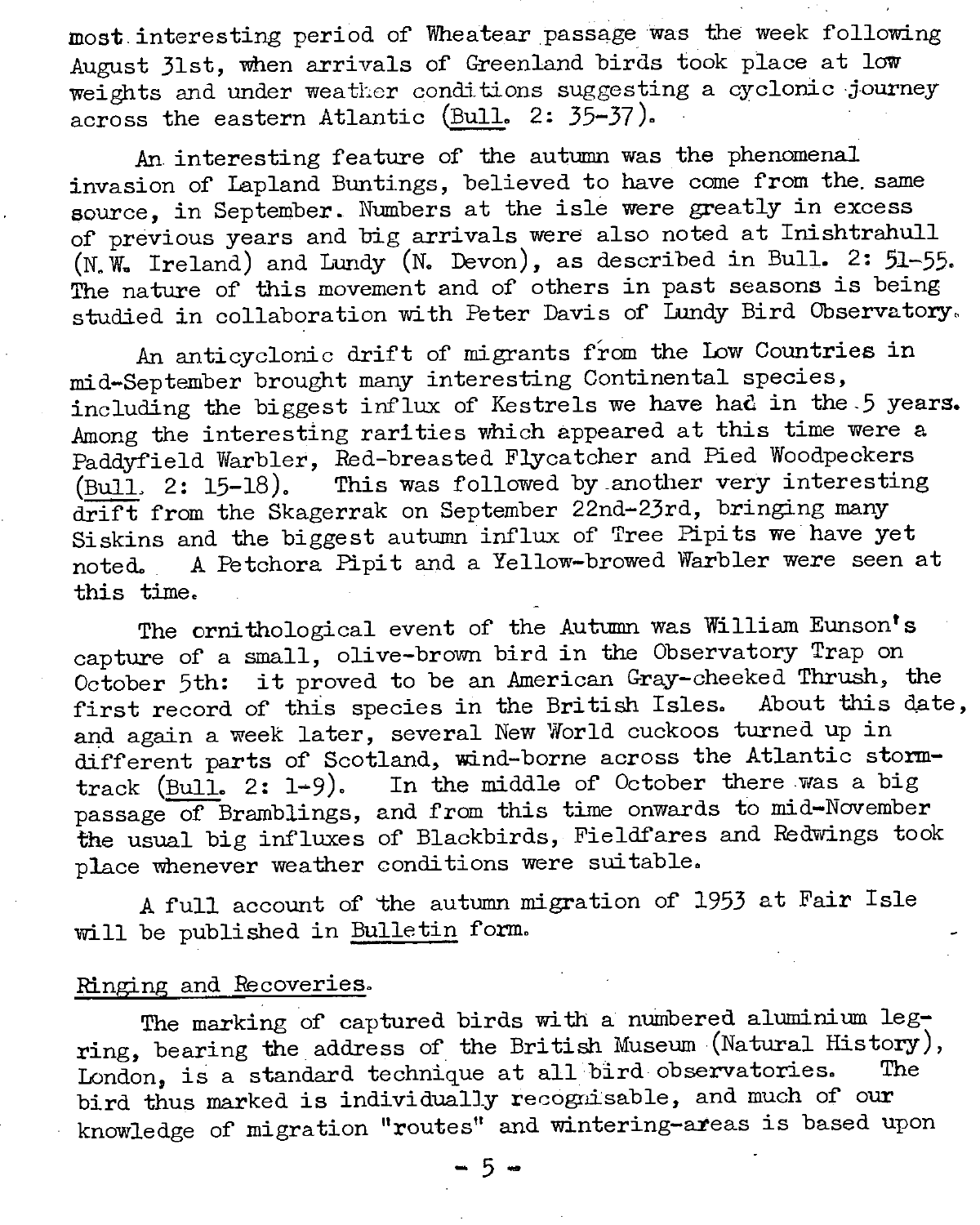the recovery of such birds at home and abroad. The amount of information available from recoveries has hitherto been of a rather restricted kind, but already further knowledge is accruing from an application of the concept of migrational drift to the records of birds ringed as passage-migrants.

Since the start of operations at Fair Isle the ringing total has grown as shown in the table below:

| 1948<br>1949<br>1950 | 1,505<br>2,366 | 288 birds<br>n<br>n | 63<br>74 | 38 species<br>n<br>n |
|----------------------|----------------|---------------------|----------|----------------------|
| 1951                 | 2,236          | 11                  |          | 11                   |
| 1952                 | 1,933          | Ħ                   | 74       | 11                   |
| 1953                 | 2,552          | - 11                | 80       | Ħ                    |
| Grand total          | 10,880         | 11                  | of 119   | n                    |

It will be seen that the 1953 season was our best since the<br>Bird Observatory was established. Ten new species were Bird Observatory was established. added to the Ringing Book, including two ringed in the British Isles for the first time,  $-$  Gray-cheeked Thrush and Paddyfield Warbler. Other interesting captures in 1953 were 10 Siskins, 4 Lapland Buntings, a Little Bunting, 2 Redbreasted Flycatchers, a Northern Chiffchaff, a Marsh Warbler, 2 Barred Warblers, 4 Bluethroats, 2 Northern Pied Woodpeckers; 3 Iceland Redshanks, and single Goldeneye, Slavonian Grebe, Jack Snipe and Little Auk. Some comments on the main species are given below.

Wheatear. Efforts to increase the total ringed, in order to provide more information for migration analysis and for study of the local population, met with marked success, 483 birds being ringed, - 101 more than last year. The total of marked nestlings was increased to 140 and many of the trappings were accounted for by the "Double Dyke"  $trap,$  which was built specially for this purpose. Some birds ringed in previous seasons were recaptured at the isle (Bull. 2: 80) but there were no further recoveries abroad,

Blackbira. With a grand total of 1,763 birds in the 5  $years, this species is just ahead of the Wheatear:  $424$  were$ ringed in 1953, all but  $40$  of these being autumn migrants. This species continues to be the most productive of recoveries,

 $- 6 -$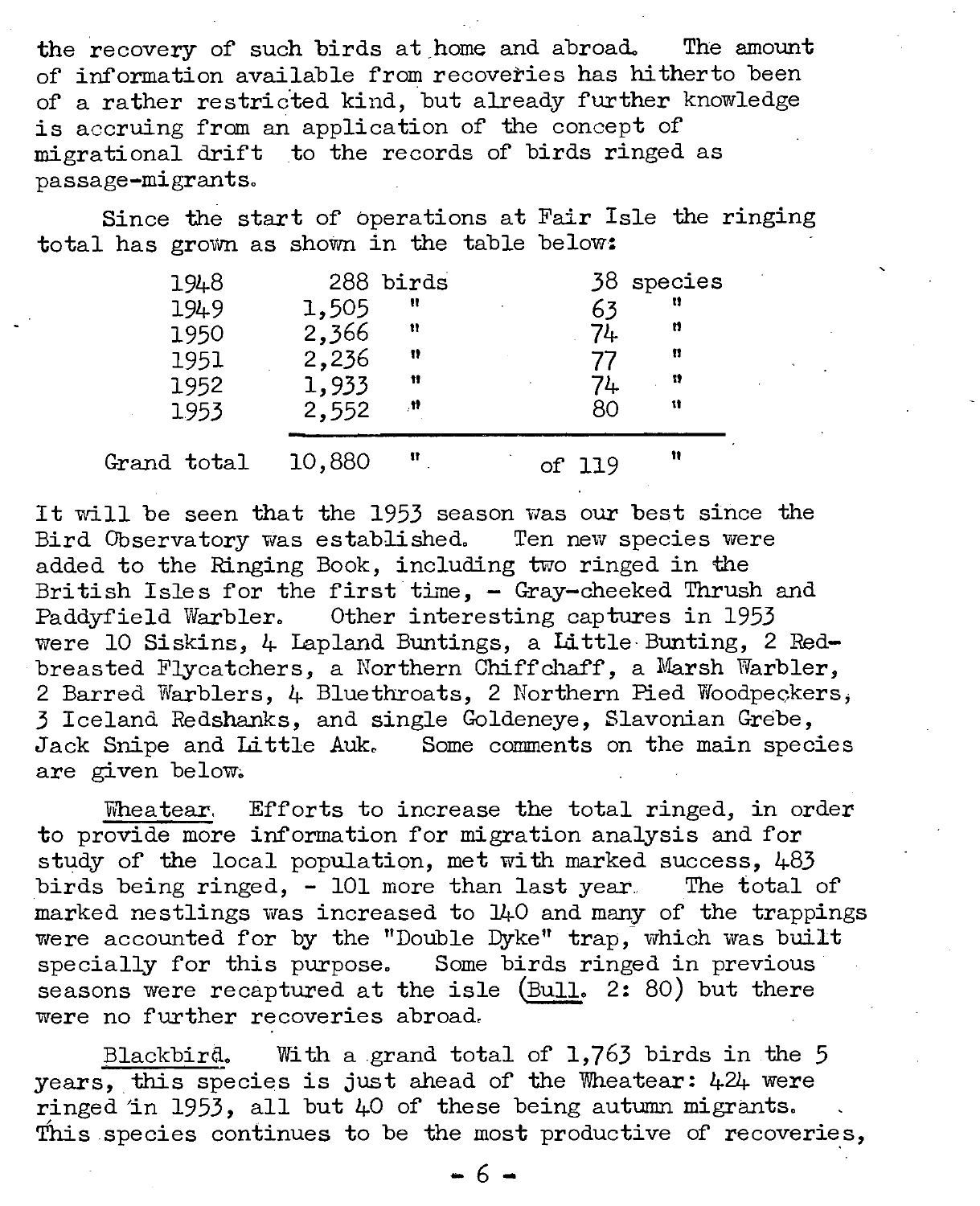and there are now 33 (as against 5 in the Wheatear!). Returns reported in 1953 include 4. birds ringed as passage migrants and found in Norway and south-west Sweden in July (presumably on their breeding-grounds), 3 ringed as autumn migrants in a previous season and recovered in Norway in October-November 1953 and February 1954, and 2 1953 autumn birds found dead in Orkney and Eire.

Pipits. Totals for the season were 198 Rock and 156 Two recoveries of the latter species were reported from Spain and one from Holland.

Twite. 138 ringed, one of which flew aboard a ship in the North Sea, off the Danish coast, in late October.

Redwing. The total of 110 ringed was the best in any season. One, an Icelandic bird trapped on October 10th, was recovered near Antwerp a month later, and a 1952 spring migrant was wintering in Portugal in January 1953.

Crossbill. In all 110 were ringed, and one marked on July 6th had reached BergamO in northern Italy by August 25th.

Raptors. There was again a good total, 13 Merlins and  $6$ Sparrow-hawks. Two September migrant Sparrow-hawks were recovered in' early winter, one in Aberdeenshire and the other in Holland, and an Icelandic Merlin ringed on August 18th (when  $4$ were trapped) was killed in Belgium 2 months later.

Arctic Skua. We ringed 53 of the 54 young reared on the island. One of last year's youngsters was shot at Benguela, Portugese West Africa, on October 25th.

Details of these and other recoveries have been or will be published in the Bulletin.

 $\cdot$  /  $-$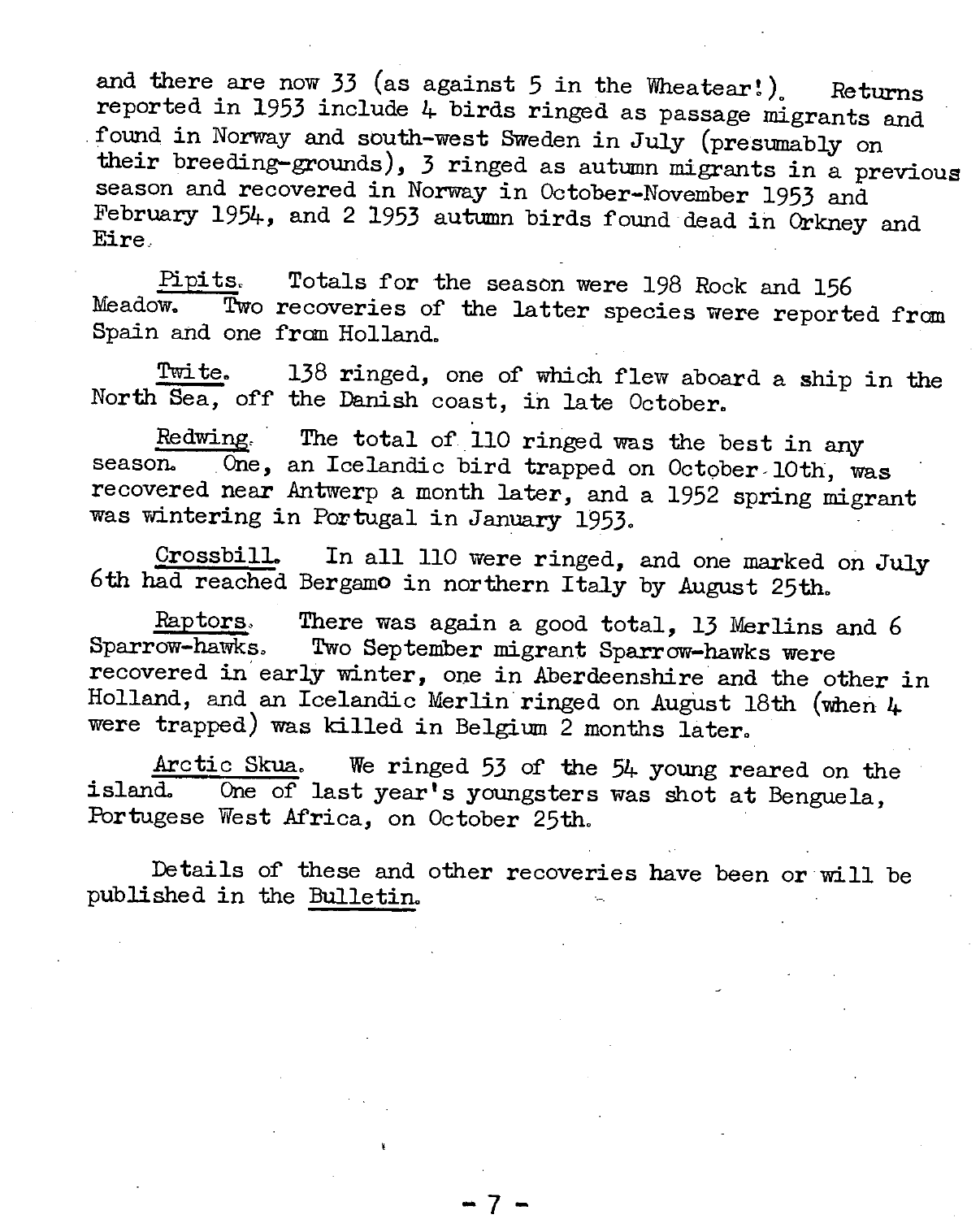This year's Accounts unfortunately show a loss of £356 mosed to the profit of  $£64$  shown last year. Expenses as opposed to the profit of  $£64$  shown last year. Expenses we know the cost of Bulletins. were up by  $E/10$  mainly due to the cost of Bulletins. consider that the Bulletins should be continued, if at all possible, and we are, therefore, taking steps to economise in other quarters. The Hostel loss remains much the same as last year and will be difficult to reduce any further<br>without sacrificing confort, or raising charges. We are without sacrificing comfort, or raising charges. We are<br>reluctant to do either, except as a last resort. Income reluctant to do either, except as a last resort. is £300 down, due to a large drop in donations and a smaller return from lectures. Donations are variable in any event and largely dependent upon advertising. The event, and largely dependent upon advertising. Trustees are considering ways and means of keeping our name . before the public. Anything that you yourself can do will<br>be welcomed. As regards lectures we have tentatively As regards lectures we have tentatively arranged for Peter Scott to give a series of lectures this winter for the joint benefit of the Severn Wild Fowl Trust and Fair Isle, and we hope to better last year's figures.

There is little more to comment upon in the Accounts and but I would like to keep you advised of a new development. The Executive Trustees, on the suggestion of Colonel Meinertzhagen, have decided to set up a Permanent Endowment Fund of which the Trustee will be the Union Bank of Scotland<br>Ltd. The Bank will be instructed to hold any Capital which The Bank will be instructed to hold any Capital which may be subscribed as a permanent Endowment Fund for the furtherance and benefit of Ornithology and Bird Preservation in the widest sense, paying the Annual Income from the Fund to the Observatory Trustees. The terms of the Trust Deed under which the Bank hold the Fund also provide that in the, I hope unlikely, event of the Fair Isle Trust being brought to an end, the Endowment Fund' shall be paid over or held for such other Ornithological or Bird Preservation Society as the Trustees of the Observatory Trust shall direct.

This means that any money subscribed or left to the Endowment Fund will always be permanently available for the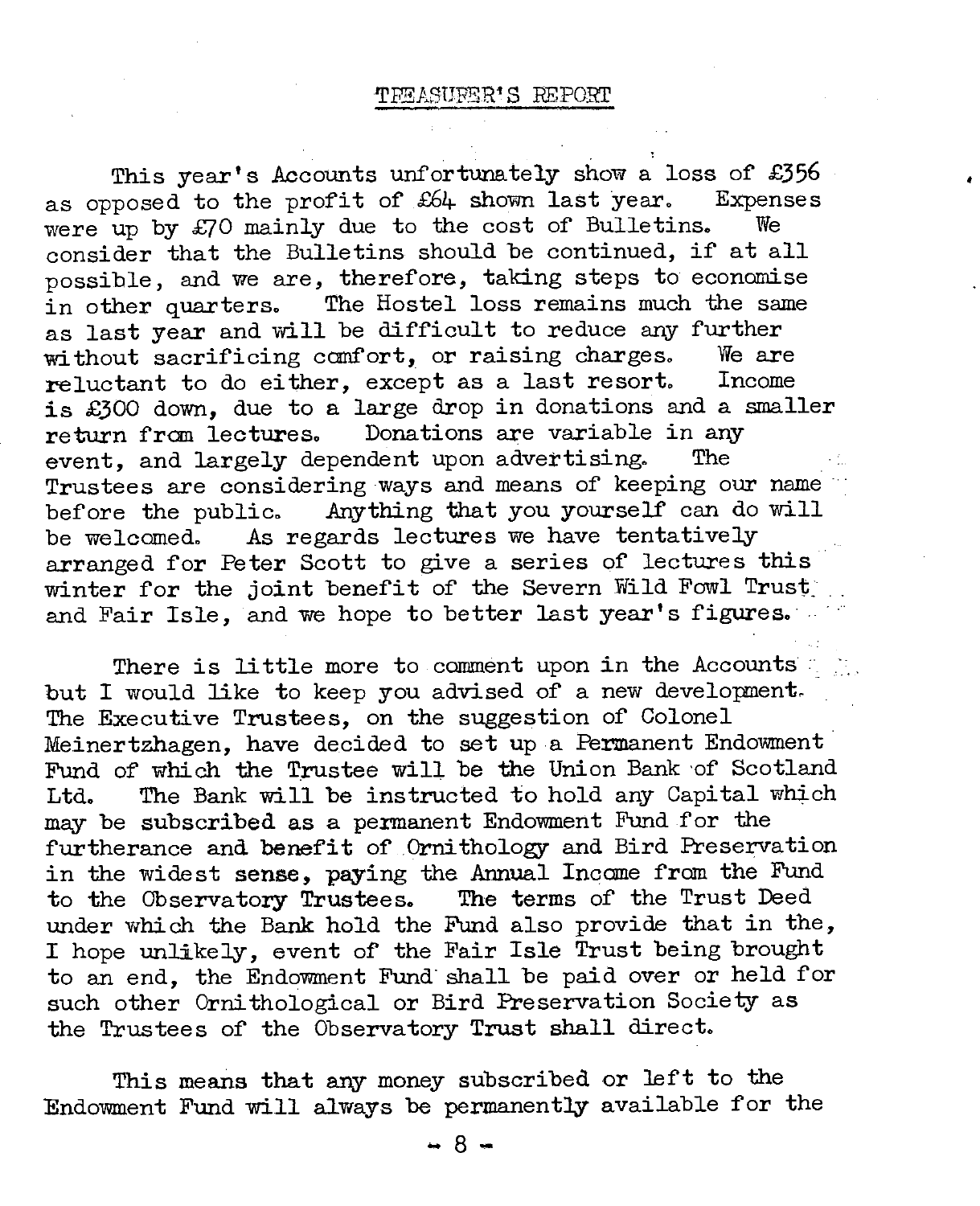benefit of Ornithological Research, Bird Sanctuaries or Bird Preservation. It is hoped that the knowledge of the permanency and wide scope of this Fund will encourage legacies and donations from all who are interested in Bird Life. The Income of the from all who are interested in Bird Life. Fund will be primarily used for the benefit of the Fair Isle Observatory, but we hope, if sufficient money can be raised, to extend our activities beyond the Island to the Mainland of Scotland, not only in Migrational Research but in the setting up and management of Bird Sanctuaries in suitable spots. An approach has been made in this connection to the Secretary of the Pilgrim Trust and certain other Private Trusts have also expressed their interest.

If we are to succeed, it is essential that we build up the Endowment Fund over a period of years to a really substantial figure. I hope that you will do eventhing that you are I hope that you will do everything that you can, either by legacy or donation, to help.

The Endowment Trust Deed has already been signed by eleven of the Bird Observatory Trustees and is in process of being circulated to the remainder. Donations and Legacies can be Donations and Legacies can be accepted from now onward and should be made payable to "The Fair Isle Endowment Trust", c/o my Firm as Agents or myself as Treasurer of the Observatory Trust.

#### IAN R. PITMAN.

 $\Omega$   $\sim$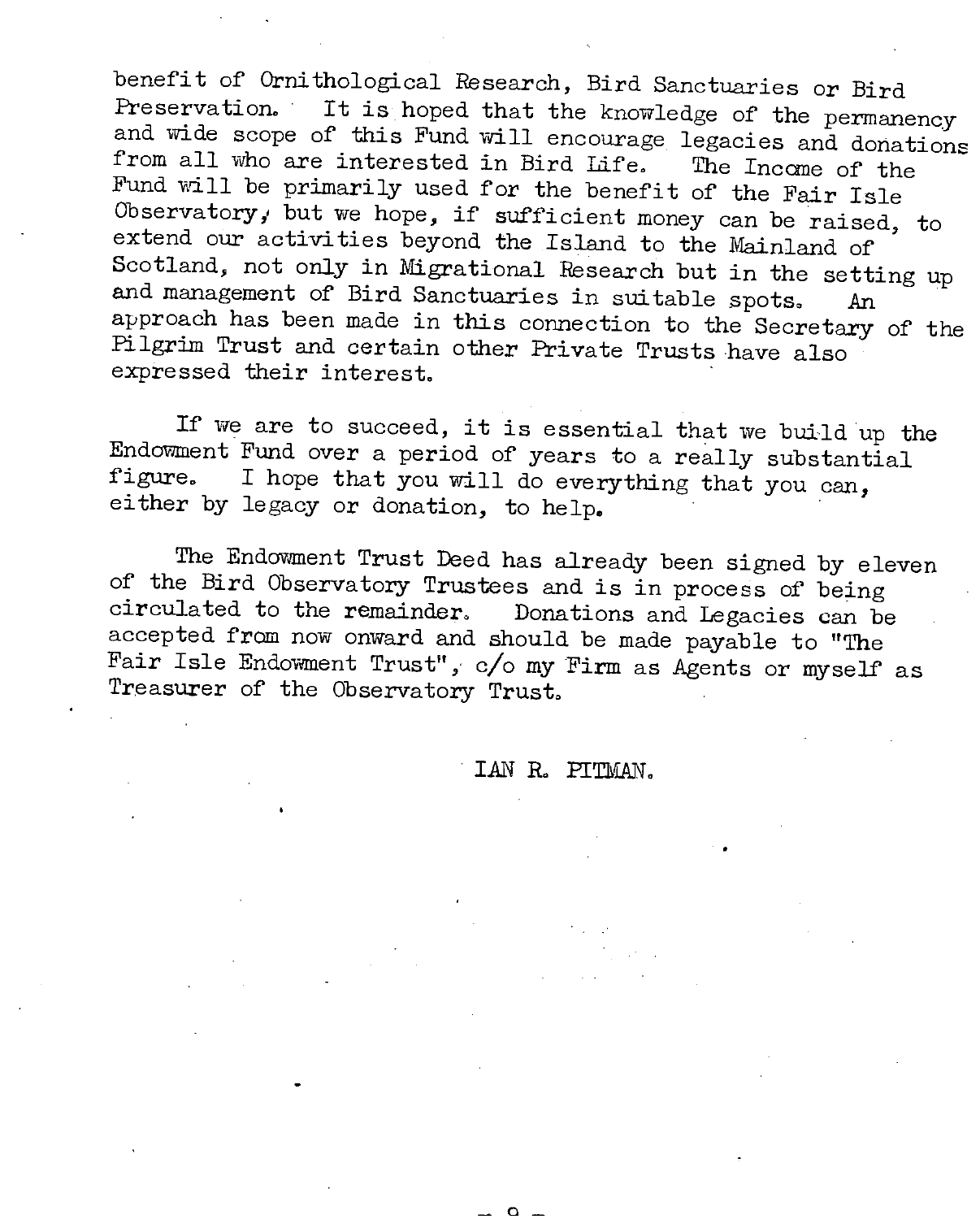#### FAIR ISLE BIRD OBSERVATORY TRUST

#### REVENUE ACCOUNT

For year ended 31st December, 1953

#### **RECEIPTS**

|               | £ 471. 9. 6. Subscriptions under Deeds      |             |  |
|---------------|---------------------------------------------|-------------|--|
|               | of Covenant                                 | £ 450.16.6. |  |
|               | 228.10.11. Subscriptions from Friends       |             |  |
|               | of Fair Isle                                | 250.15.5.   |  |
|               | $302.10.6.$ Donations for year $\lesssim$   | 104.8.0.    |  |
|               | 277.14. I. Proceeds of Lecture, etc.        | 117.6.4.    |  |
|               | 2.11.11. Proceeds of Sale of Booklets, etc. | 5.1.2.      |  |
|               | $-2$ $-2$ $-3$ Repayment of Expenses        | 5.2.0.      |  |
|               | 385. 4. 5. Income Tax Recovered             | 392.15.1    |  |
|               | $10. 0. 0.$ Rent $\sim$ Use of Room         | 10.0.0.     |  |
|               | . 10. 5. O. Miscellaneous Receipts          | 0.0.0.      |  |
| €1,688. 6. 4. |                                             | E1.336.4.6. |  |

PAYMENTS

| $£1,161, 4, 4, 4$ Wages, etc. |                                            | £1,179.0.0.       |             |
|-------------------------------|--------------------------------------------|-------------------|-------------|
|                               | 750. O. O. Less Private Contribution       | $750.0 \cdot 0.$  |             |
| £ 411.4.4.                    |                                            | $£$ 429. $Q$ , 0, |             |
|                               | 94.17. 9. Books, Stationery & Advertising  | 77.16.8.          |             |
|                               | 183.17. 1. Publication of Bulletins, etc.  | 308.622           |             |
| 140. 2. 6. Supplies           | £ 76. 0. 4.                                |                   |             |
|                               | 0. 0. 0. Extraordinary payments<br>53.4.8. | 129.5.0.          |             |
|                               | 183. 8. 7. Rates, Taxes & Insurance        | 189.9.1.          |             |
|                               | 56.17. 9. Lantern Slides                   | 20.12.2.          |             |
|                               | 103.19. 5. Travelling Expenses             | 92.14.11          |             |
|                               | 370. 1.10. Loss in respect of Hostel       | $365, 11.6$ .     |             |
|                               | 79.12. 4. Administration and Petty Cash    | 79.19.9.          | 1,692.15.3. |
| £1.624.1.7.                   |                                            |                   |             |

€ 64. 4. 9. Surplus fot" year Defioit for year f 356.10. 9.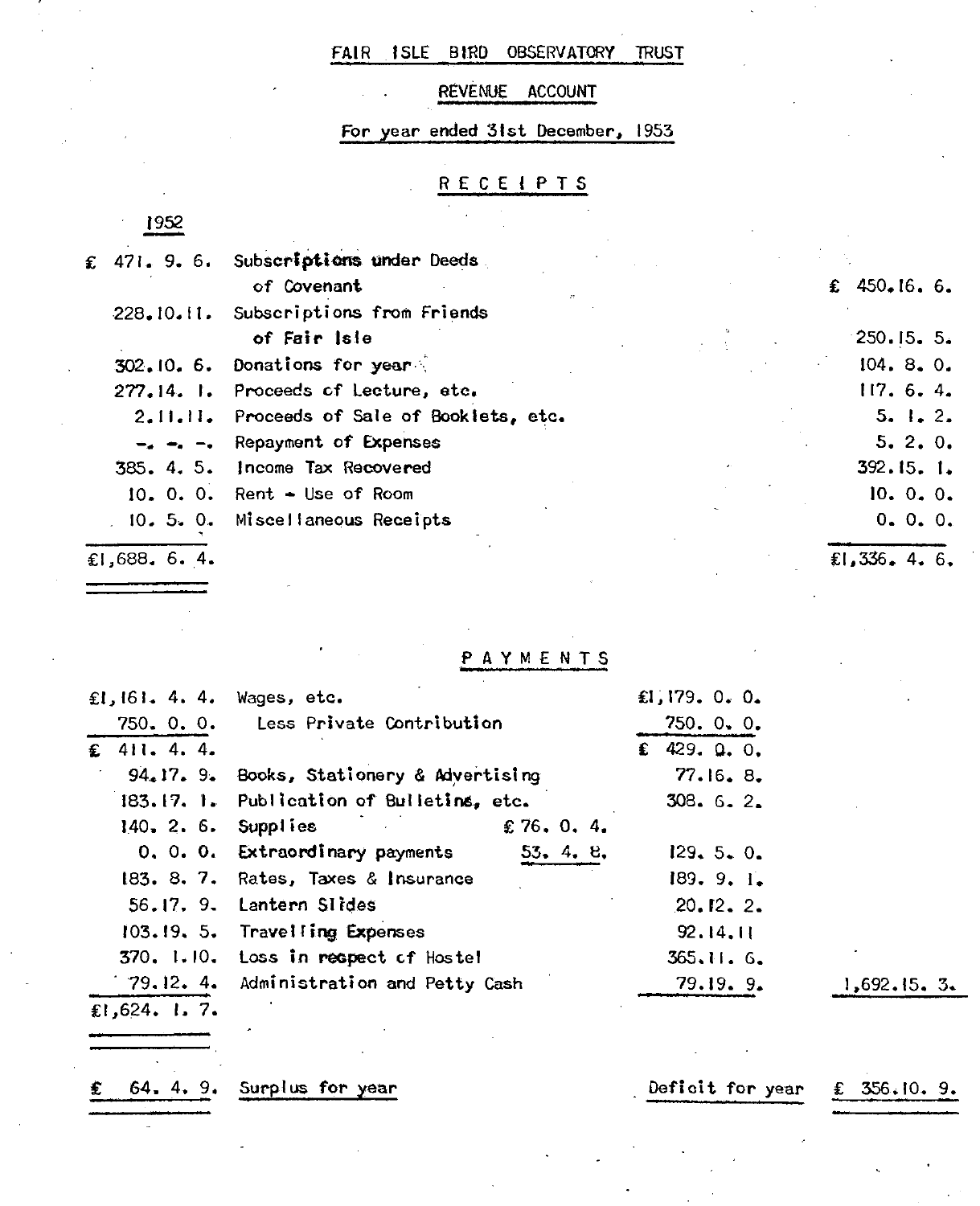#### FAIR ISLE BIRD OBSERVATORY TRUST

#### BALANCE SHEET

#### As at 31st December, 1953

#### LIABILITIES

#### **ASSETS**

| Sum advanced as per last          |                | Buildings, Traps, etc. per   |                |  |
|-----------------------------------|----------------|------------------------------|----------------|--|
| Balance Sheet                     | £ 1,968.15. 0. | last Balance Sheet           | ₤ 350.0.0.     |  |
| Price of Huts                     | 5.0.0.         | Furniture, Furnishings, etc. |                |  |
|                                   | £ 1,973.15. 0. | at Fair Isle per last        |                |  |
|                                   |                | Balance Sheet                | 600.0.0.       |  |
| Sundry Creditor                   |                | Furniture, Furnishings, etc. |                |  |
| Hoste!                            | 18.4.0.        | at 17 (ndia Street, as per   |                |  |
| J. & F. Anderson                  | 351.19.2.      | last Balance Sheet           | 470.0.0.       |  |
|                                   |                | Scientific Equipment, etc.   |                |  |
| Balance due to Bank $\rightarrow$ |                | as per last Balance Sheet    | 196.0.0.       |  |
| Treasurer's Account               | 0.13.9.        | Consumable Stores:-          |                |  |
|                                   |                | Food Stuffs<br>€ 10.0.0.     |                |  |
|                                   |                | Livestock<br>38.0.0.         |                |  |
|                                   |                | Fuel<br>10.0.0.              | 58.0.0.        |  |
|                                   |                | Cash in Bank and on Hand -   |                |  |
|                                   |                | Hostel Account               | 165.5.8.       |  |
|                                   |                | Deficit on Revenue           |                |  |
|                                   |                | Account<br>£ 148.15.6.       |                |  |
|                                   |                | Add: Loss for                |                |  |
|                                   |                | 356.10.9.<br>year            | $505.$ 6. 3.   |  |
|                                   | £ 2,344.11.11. |                              | \$2,344.11.11. |  |
|                                   |                |                              |                |  |
|                                   |                |                              |                |  |
|                                   |                |                              |                |  |
|                                   |                |                              |                |  |

2nd JULY, 1954. EXAMINED AND FOUND CORRECT.

LINDSAY. JAMfESON & HALDANE, C.A.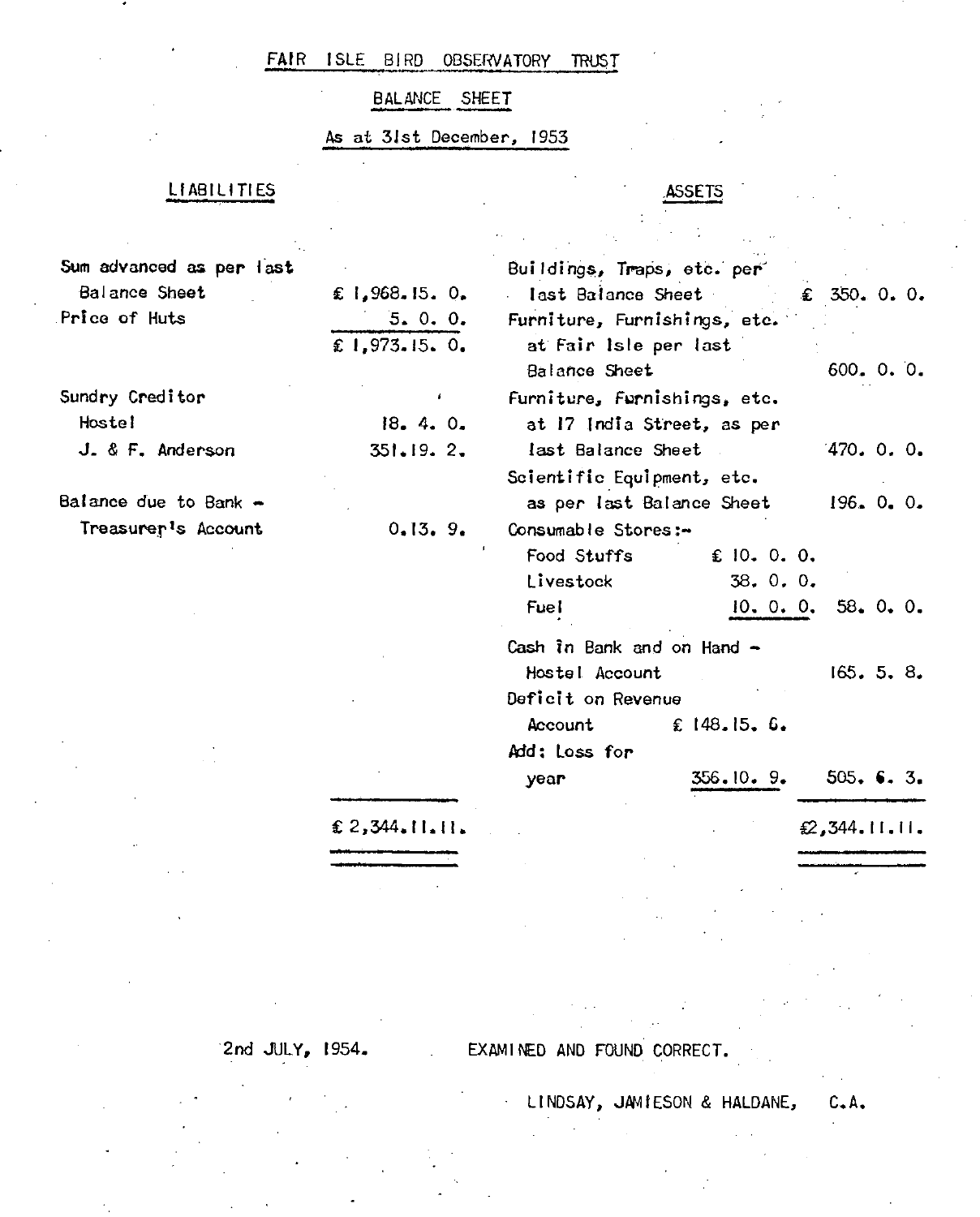#### Taxonomy

Taxonomic studies have been undertaken primarily in connection with the major research problem of bird-migration. Since different populations of the same species (e.g. Icelandic and Continental) may show slight plumage or structural differences, it is clearly important to apply such knowledge as we have or can obtain in this field to the work of migration **analysis** in an effort to identify the source of a trapped "sample" of migrants. The development source of a trapped  $n$  sample" of migrants. of taxonomic studies in connection wi th Scandinavian and Icelandic populations of Redwing, Water Rail, Merlin and Snow Bunting, and of Continental and Greenland populations of Redpoll and Lapland Bunting, is providing useful corroborative evidence of the concept of migrational drift.

The most important species so far studied are the Merlin and Lapland Bunting: their autumn migration through Fair Isle, previously considered by the authorities to have its origin in Scandinavia, has now been shown to originate in Iceland (Merlin) and Greenland (Lapland Bunting).  $Mr$ . Alec Butterfield has examined statistically a long series of Merlin measurements and has confirmed that the Icelandic population is clearly separable from the Continental in over 90 per cent, and papers dealing with this and with the migration-weather correlation will appear shortly in British<br>Birds. Similar studies involving the examination of muscum Similar studies involving the examination of museum material were also undertaken to provide a more accurate basis for migration analysis in the case of the Northern Chiffchaff (see British Birds February 1954-).

The Director has been invited to join the Taxonomic Sub-Committee of the British Ornithologists' Union, formed in . 1954 for the purpose of examining and reporting upon the status of British Birds.

#### Bird Weights.

All birds taken in the traps at Fair Isle are weighed in the laboratory, and a very large mass of data concerning daily and seasonal cycles of variation, age and sex differences in various species, overnight loss in roosting birds, and so on, is accumulating. These records are being filed and studied by Mr. Alec Butterfield, an expert statistician who has associated himself with our work in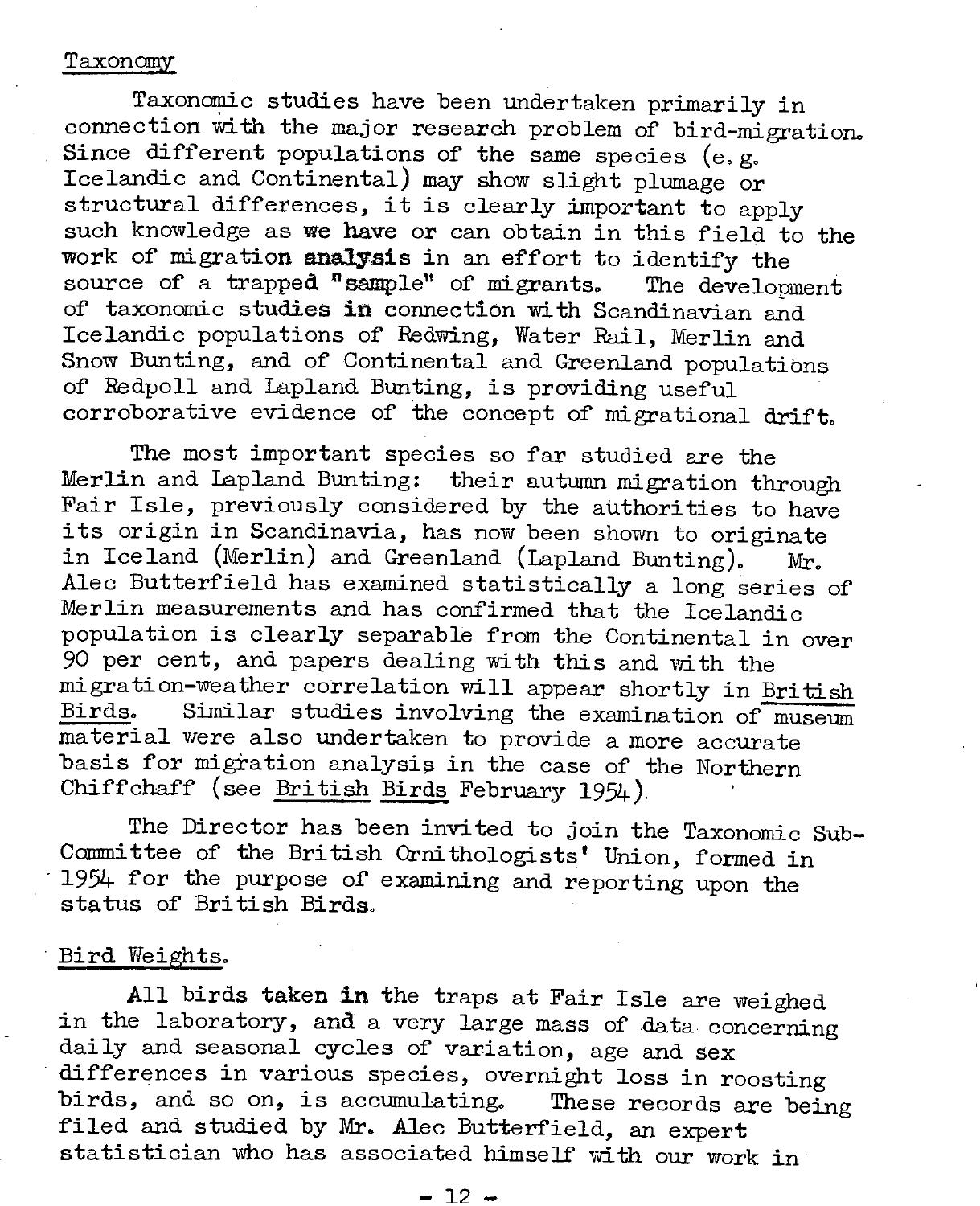this field since his first visit to the Observatory in 1949.

Our chief contribution is that the study of bird-weights has important relevance to the migration problem, since it is clear that migrants called upon to make a long overseas journey may lose up to 30 or 40 per cent of their normal body weight, depending on the distance covered and the type of weather<br>encountered en route. Drift-migrants remaining at Feir I Drift-migrants remaining at Fair Isle for a week or more exhibit a gradual recovery of this loss, as shown by our weight-records of re-trapped birds. This new light on avian metabolism is of major interest to us since it is clearly an important factor in migration analysis. It enables clearly an important factor in migration analysis. us to distinguish "fresh" drift-arrivals from the "re-determined" passage through Fair Isle of birds which have been recuperating<br>in Shetland for several days. Eventually we hope to be able to Eventually we hope to be able to use the amount of weight-loss as a criterion of the distance travelled, and such a correlation would perhaps throw further light on the validity or otherwise of migrational drirt.

However, we are still in the fact-finding stage. The greatest difficulty is that the samples trapped on any particular day are still too small, as a general rule, to afford statistically significant data.

#### Avian blood

During a part of August 1953 samples of blood were taken from several species of trapped birds and preparations made from this material by Dr. W. A. Timperley have led to the entirely new and unexpected discovery that avian blood difrers much in structure from mammalian blood, the red corpuscles consisting of a nucleus surrounded by an aggregation of fat. The preliminary treatment and micro-photography or these blood-smears shows that (a) the resident species examined have the largest amount of rat in the corpuscles, and (b) the migratory species which had recently performed an overseas journey had little of this fat remaining.

It would appear, tentatively,  $\rightarrow$  and it must be emphasised that the findings are provisional,  $-$  that avian blood may be a storehouse of readily assimulable fat essential to the successful<br>prosecution of a migratory flight. The attainment of this prosecution of a migratory flight. condition may be an important "internal proximate factor" in releasing migratory behaviour, and the absorption of the fat must go some way towards explaining the weight-loss we have found to

 $-13 -$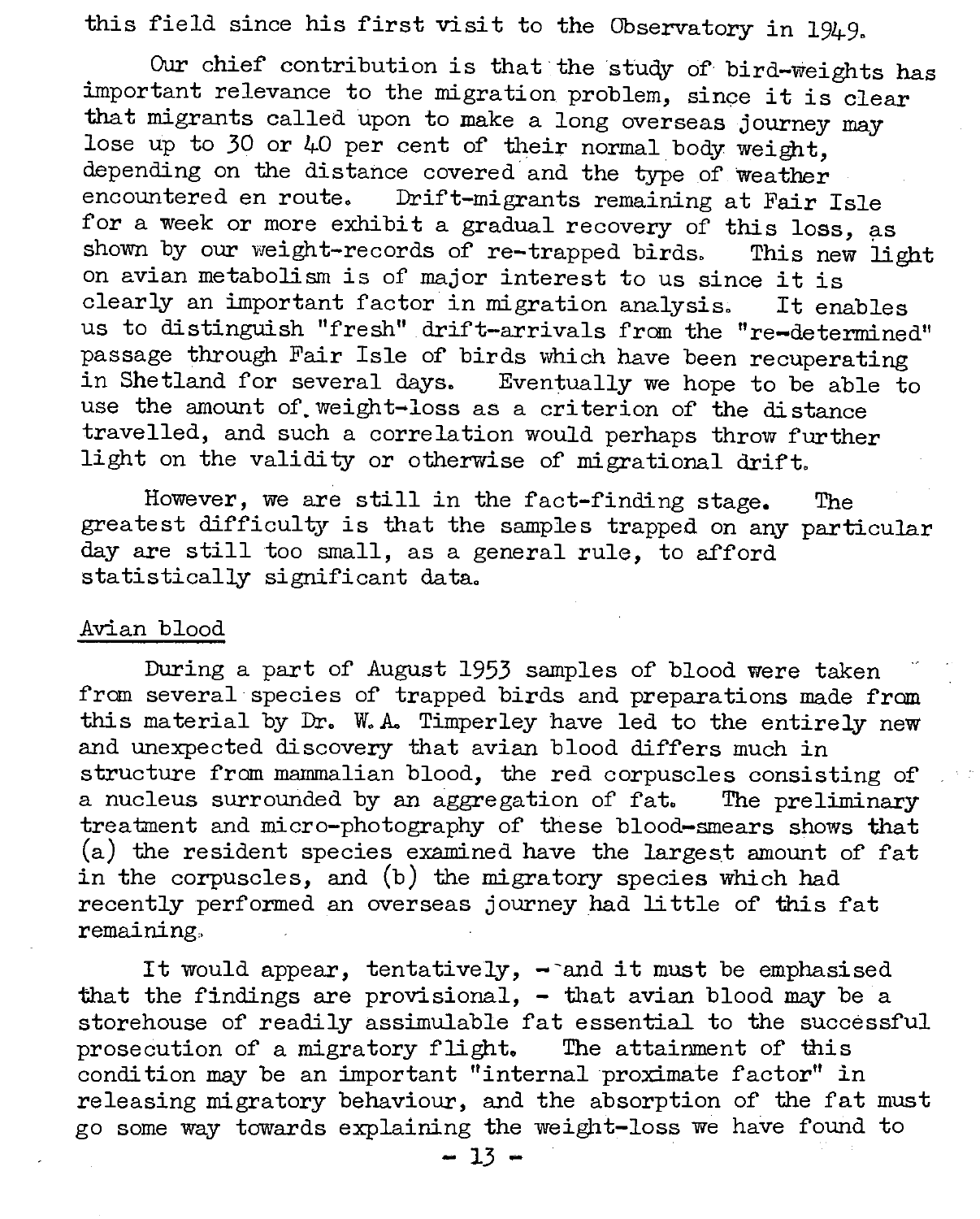be associated wi th a long migratory flight.

It is emphasised that these blood-samples can be taken from a captured bird by means of a micrometer syringe without inflicting the slightest harm upon it: several of the birds examined were later recaptured in perfect health.

#### Bird Ectoparasites

It is obvious that a bird observatory, which handles and examines large numbers of living birds of different species and ecology, has unique opportunities for conducting both qualitative and quantitative studies on bird ectoparasites. In order to make the most of these opportunities, a highly efficient collecting technique is essential.

In former years we have carried out trials with a simple arrangement consisting of a glass jar large enough to admit the body and wings of a small bird: a swab of cotton wool soaked in chloroform was introduced to the jar, and the bird's head protected from the fumes by means of an oiled silk "cape" fi tted round the neck. An improved apparatus has now been designed and made for the Observatory by Dr. W. A. Timperley: it has many advantages over the old method, being much more economical in the use of chloroform, and greatly facilitating the recovery of minute parasitic forms which were previously overlooked. The model was demonstrated at a conference of Regional Representatives of the British Trust for Ornithology held at Grantley Hall, near Ripon, in March 1954, and a detailed description of it will be published shortly in British Birds.

Owing .to the large amount of material available through adopting this "chloroform bath" technique it is now possible to make quantitative studies, and again in 1953 the basis of our work in this field was a statistical analysis of the progressive decline in host-infestation by the flat-fly Ornithamyia fringillina during the summer months. *Over 730*  flies were examined, but this year specimens were only collected if they came from an unusual host, or themselves showed infestation by mites or cases of phoresy in which Mallophaga were concerned. The great majority of the flies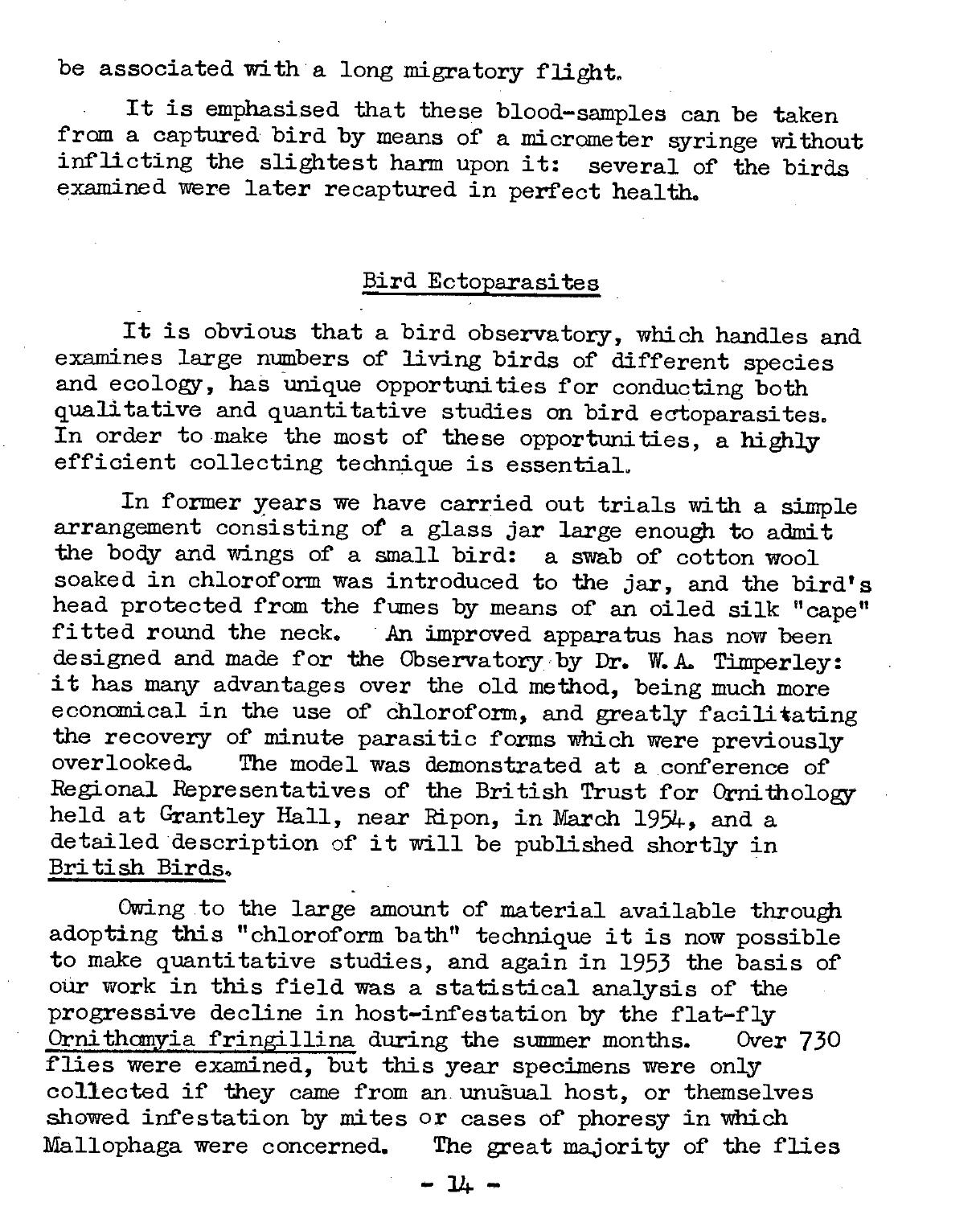were used in a new programme of colour-marking individuals with cellulose paints for release on selected hosts. The recapture of a number of these marked flies on subsequent dates gave interesting information and indicated lines for future research. This work was undertaken by Mr. Gordon Corbet, a zoology student at Dundee University College, who has published a brief preliminary account of it in Bulletin No. 12, para. 156.

The Hon. Miriam Rothschild and Miss Theresa Clay have kindly given their services in identifying bird-fleas and Mallophaga respectively. Our collection of bird-fleas, the most comprehensive ever made from the bodies of birds, is deposited at the British Museum (Natural History) at Tring, and a discussion of the results of the Fair Isle investigations is being prepared by Miss Rothschild for publication in the near future. Dr. Owen Evans and Mr. E. Browning, also of the Natural History Museum at South Kensington, have given valuable assistance with the identification of ticks and mi tes (Arachnida), important specimens of which have been deposited in the national collections in London and Edinburgh. A tick new to the British Isles, Haemophysalis leporis-palustris . Packard (larva), was collected from the American visitor, the Gray-cheeked Thrush, and a number of interesting occurrences of the Sheep-tick, Ixodes reduvius Linnaeus, were noted on migrant birds.

Mr. A.R. Edwards, formerly of Dundee University College (st. Andrew's University), is working through the large collections of blood-sucking flies Ornithomyia sp., with special reference to the incidence of phoresy involving mites and Mallophaga, and it is hoped that a full report will be prepared eventually and the specimens deposited at the Royal Scottish Museum.

It is clear that the study of the seasonal cycles, annual variation in numbers, and so on, of the flea and flat-fly ectoparasites can only be conducted on a long-term basis, and in future it is hoped to integrate the work more closely with the general biology of the parasites. The breeding-habits of Ornithomyia are virtually unknown, and it is confidently anticipated that prosecution of the work now under way will bring to light new information in this field, and perhaps indicate profitable lines of laboratory research.

So rewarding was the 1953 colour-marking work on captured flies that Mr. Gordon Corbet, a student of zoology at University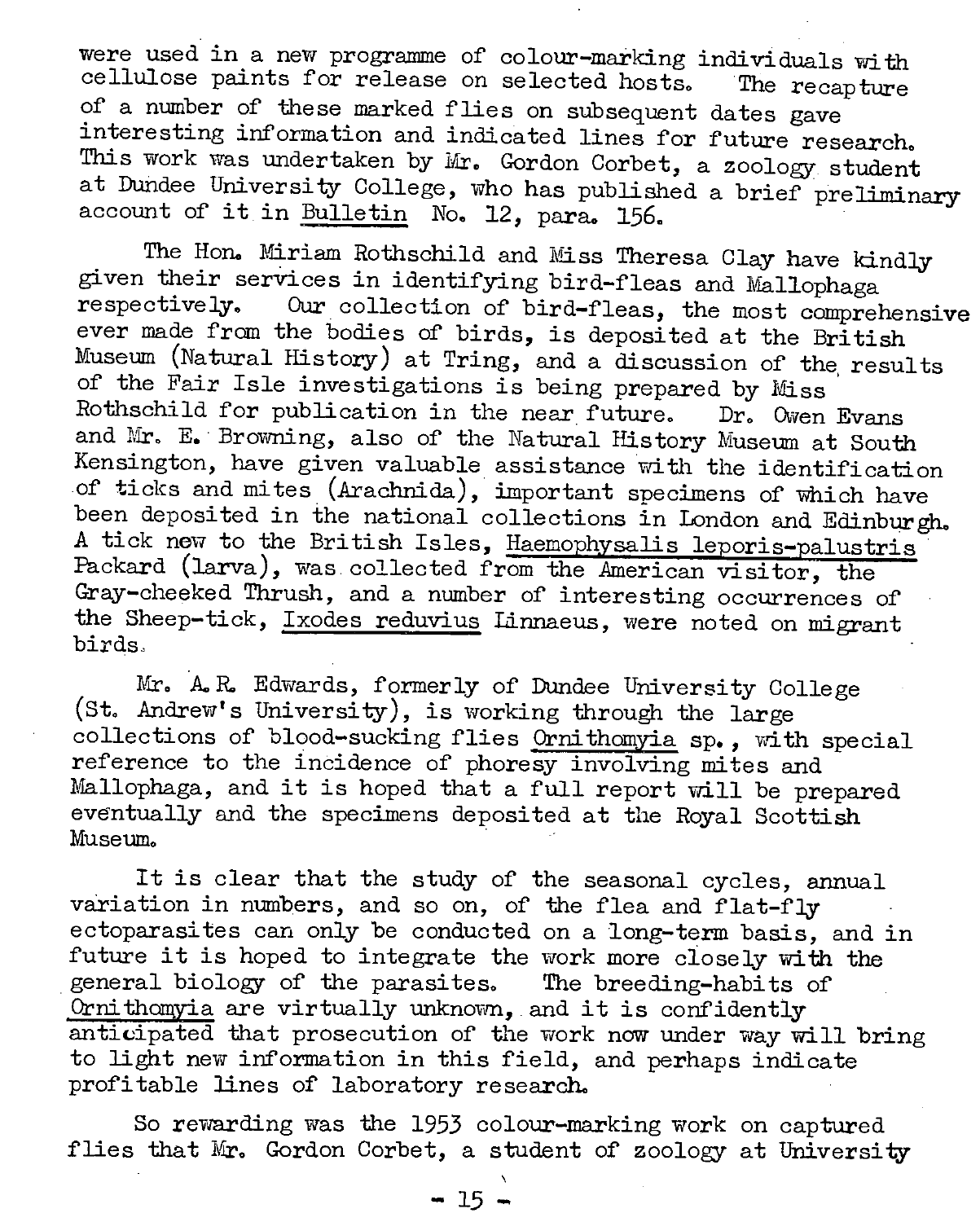College, Dundee, will be returning to the isle in the summer of 1954 to conduct further research along these lines as an Honours exercise.

#### Breeding Birds

#### The Arctic Skua.

Al though the Arctic Skua colony had one pair fewer than in 1952 (31 breeding pairs), the season was the best ever with 90 per cent. of the live eggs subsequently reared. Moreover, 90 per cent of the pairs reared the full brood of two young as against only 69 per cent in 1952 and 42 per cent in 1951. With one exception the 54 chicks were colourringed as in previous seasons as part of' our programme of' study in the inheritance of the factor or factors responsible for the dimorphism which exists in this species, and which has been outlined in previous reports. A full report of the Arctic Skuas' breeding season was given in Bull. no. 12, para. 141.

#### The Great Skua

The Great Skuas had a poor season, 9 pairs (one less than in 1952) hatching 50 per cent of their eggs and rearing only 8 young. An account of these birds is given in Bull. no. 12, para. 143.

#### The Fulmar,

Studies in the breeding-biology of the Fulmar were begun in 1952, when attention was paid to the behaviour during the incubation period, and were extended in 1953. when four members of' the Joint Schools' Expedition assisted with observations on the latter part of the fledging-period. A paper on this subject is to be published shortly in the Scottish Naturalist. It is hoped to expand these obse. It is hoped to expand these observations in future seasons.

#### The Wheatear.

Study of fluctuations in the island population of the Wheatear and the post-fledging dispersal of the young was - continued, mainly through the recapture of' young birds ringed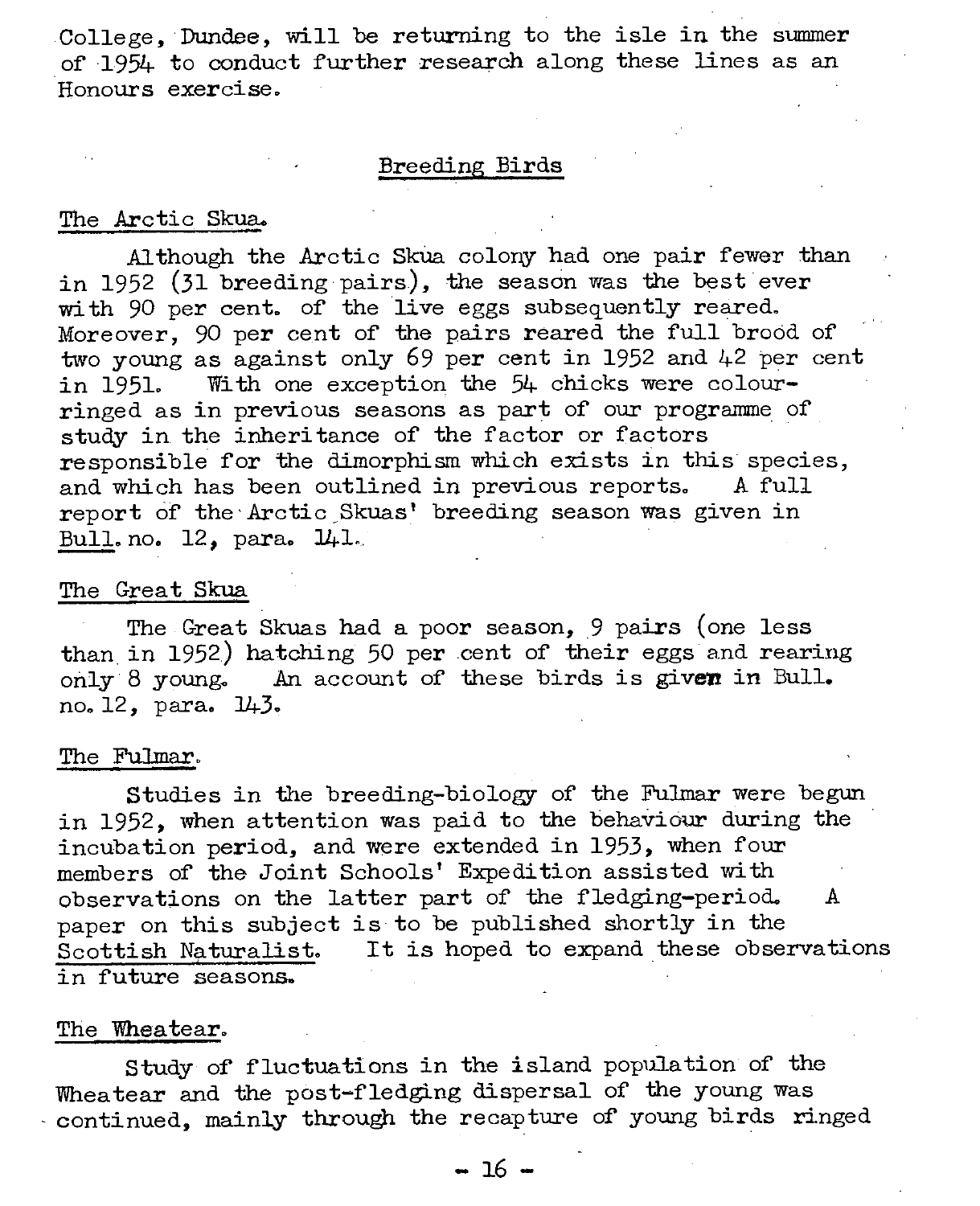previously as nestlings.

#### Other Species,

In common with the Arctic Skuas, the Oyster catchers and Eider Ducks had an excellent season - the best for several years  $\div$  in 1953, rearing a high percentage of young. The first Eider 1953, rearing a high percentage of young. ducklings were seen on the water in late May, and from then on until mid-July there was a constant succession of broods reaching<br>the sea. It is believed that the comparative scarcity in 1953 It is believed that the comparative scarcity in 1953 of Raven and Hooded Crow was the main factor in their success.

#### Bulletins

During the season 4 Bulletins, no.  $9 - 12$ , were issued, and a new lithographic process which greatly enhances the appearance of the Bulletin was adopted with the first issue of Volume 2 in<br>December. The primary aim. of course, is to give Friends of The primary aim, of course, is to give Friends of Fair Isle and others who are interested an up-to-date account of the field and laboratory work at Fair Isle, but many notes and articles have dealt with work of a similar nature conducted elsewhere, both in this country and abroad. Some of the more important items are listed below to give an idea of the wide scope of the Bulletin and its service to the study of bird-migration in general. Complimentary its service to the study of bird-migration in general. and exchange copies go to libraries and other research institutes in Scandinavia, Finland, Germany, Italy, France, Iceland, Yugo-Slavia. New Zealand, Africa, Australia and North America.

- The Range-expansion of certain birds in Scandinavia. A series of articles by Carl-Frederick Lundevall of great value to Bird Observatory workers in this country.
- Migration at Utsira in south-west Norway in autumn 1952, and other notes on Norwegian records. Dr. Holger Holgersen.
- The progress of the Crossbill "irruption" in Britain in summer 1953.
- Migrants observed at sea. Notes by W.K. Richmond, R.E. Sharland and others.

Late autumn migration from Pembrokeshire to Ireland. R.S.R. Fitter.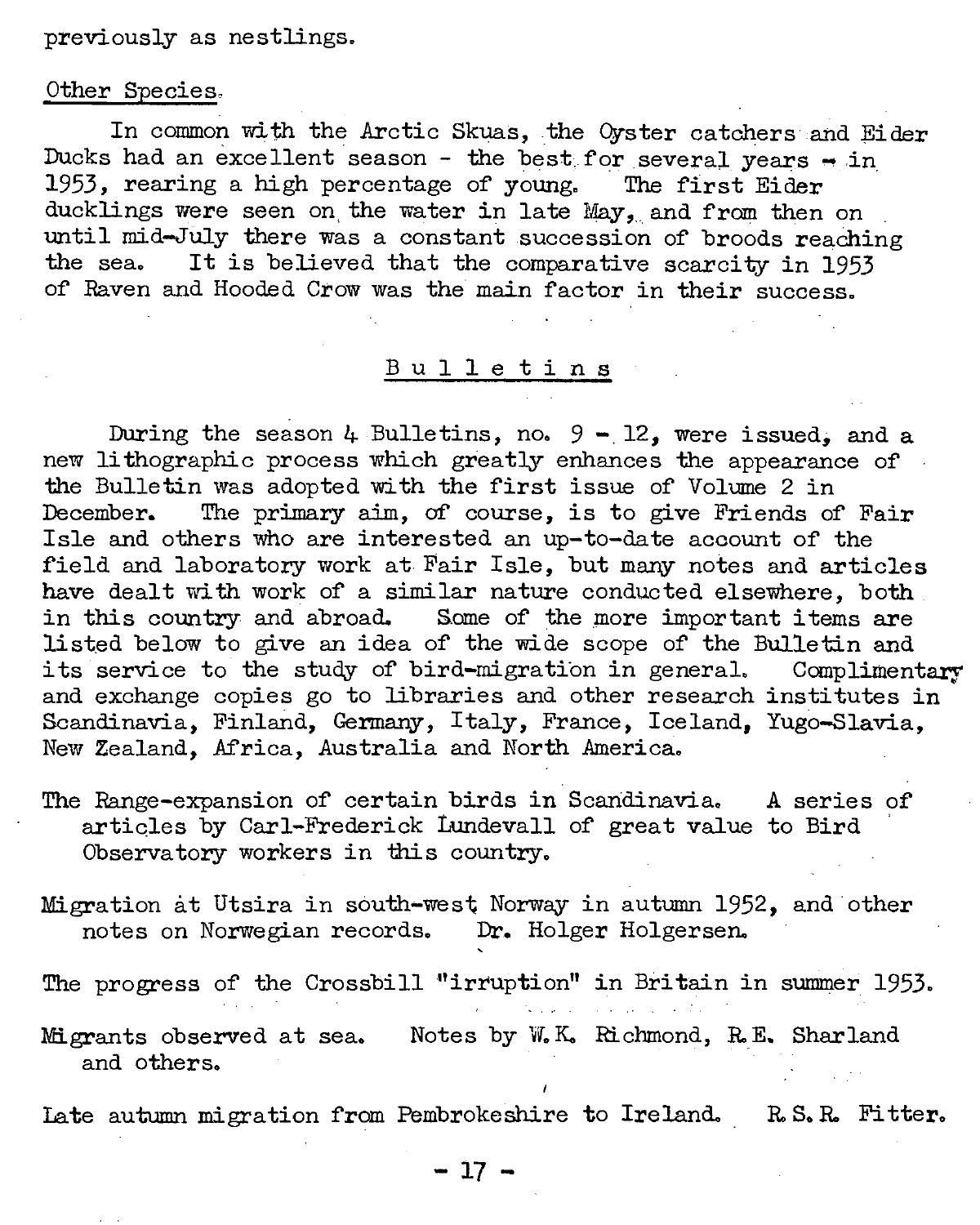#### Autumn migration in Kenya. Ian Wallace.

- Reports on spring and autumn migration at Great Sa1tee Bird Observatory. Continuing an important series of records by Major R.F. Ruttledge and John Weaving.
- Spring migration in the Faeroe Islands in 1953, and some notes on mutants in Faeroese bird populations. Kenneth Wi1liamson.

Recoveries of birds ringed at Fair Isle.

American Vagrants in Britain, Peter Davis (American Robin at Lundy). K. Williamson (Gray-cheeked Thrush and American Water Pipit at Fair Isle, Blue Goose in Shetland). James Gunn (Snow Goose in Caithness). And other records.

#### Pub 1 i cat ion s

The following papers were published by the Directors during 1953.

- Migration into Britain from the North-west, autumn 1952. Scot. Nat.  $65: 65-94$ .
- Redwing passage in autumn at Fair Isle.  $C1ub. 73: 18-23.$ Bull. Brit. Orn.
- "Check-list of the birds of Great Britain and Ireland (1952)": some comments.  $(In$  collaboration with R. Meinertzhagen). Ibis. 95: 365-369.
- The nature of spring and autumn passage migration through Britain. Bull. Fair Is. B. Obs., no.  $10, 3 - 10$ .
- Flocking behaviour of Qyster-catchers. 108-110. Brit. Birds,  $46:$
- Rare larks and pipits at Fair Isle in 1952. 210-212. Brit. Birds. 46: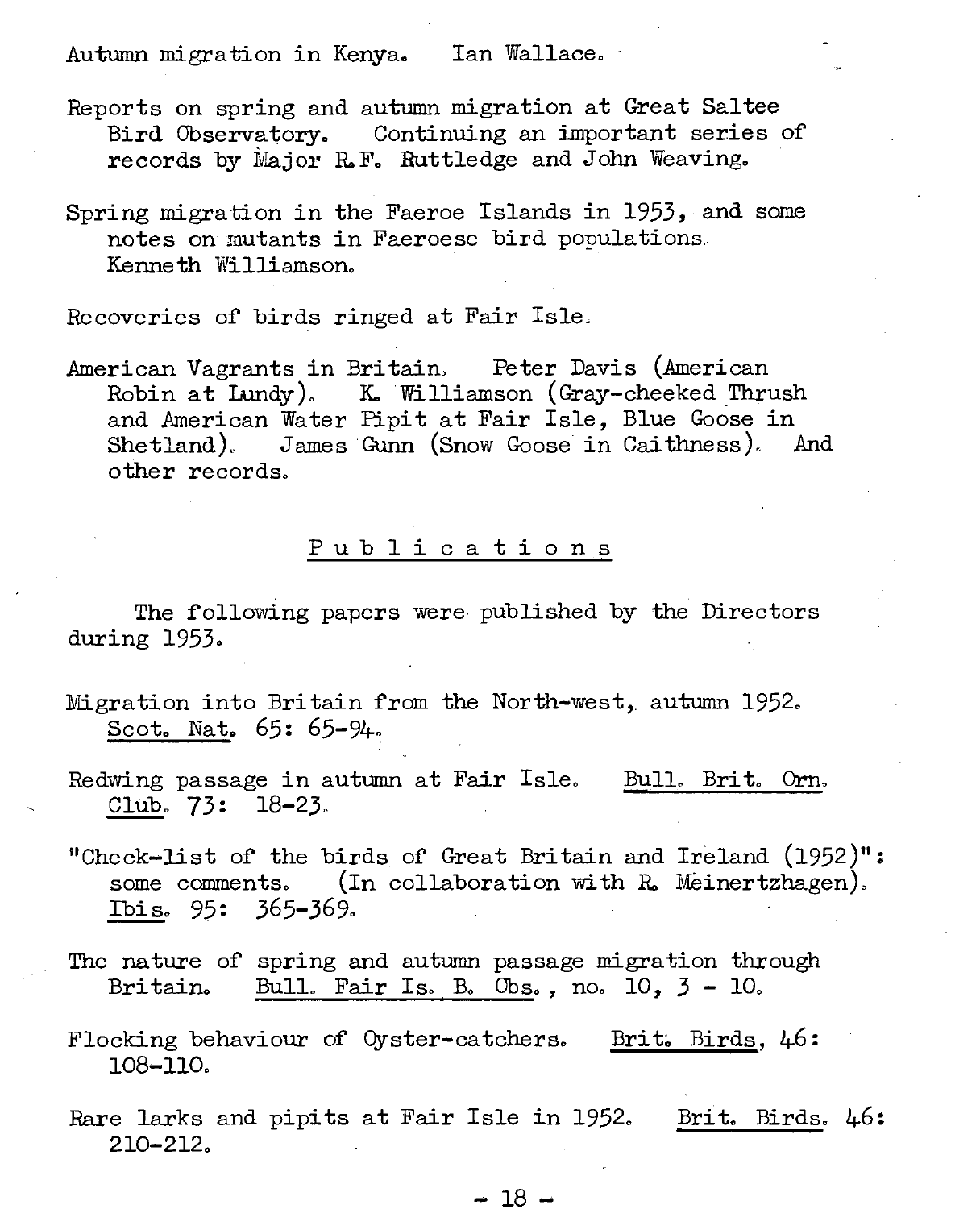#### Publications (Contd.)

Report from Fair Isle Bird Observatory in 1952. Brit. Birds.  $46: 422 - 425.$ 

"Northern" Chiffchaffs and their area of origin. Brit. Birds, 47: 49-58.

The incubation rhythm of the Fulmar. Scot. Nat.  $64: 138-147$ .

 $\mathcal{L}(\mathbf{r})$  , where  $\mathcal{L}(\mathbf{r})$  is a set of  $\mathcal{L}(\mathbf{r})$ 

#### A c k n o w l e d g e m e n t s.

Carl Corn

In concluding this report I should like to say once again how much we appreciate the co-operation and help of the residents of Fair Isle in our work among the birds, and their kind friendliness and hospitality to the visitors and ourselves, The pleasure and profit which this happy association brings us increase year by year, and there is nothing we look forward to so much as our return to the island in the spring. A number of so much as our return to the island in the spring. Friends have made donations or presentations of laboratory equipment, and among these I would like to thank Dr. Timperley for his very considerable help and encouragement. We are grateful to Dr. A.C. Stephen of the Royal Scottish Museum for his generosity in making available a very useful loan collection of cabinet skins for comparative work; and to the Perth Museum and Art Gallery and St. Andrew's University for other specimens. Our thanks are due to Mrs. A. W. Thom for her considerable help in the secretarial sphere, to all those who have contributed notes and articles to the Bulletins, and to many other kind friends in Shetland and elsewhere for services rendered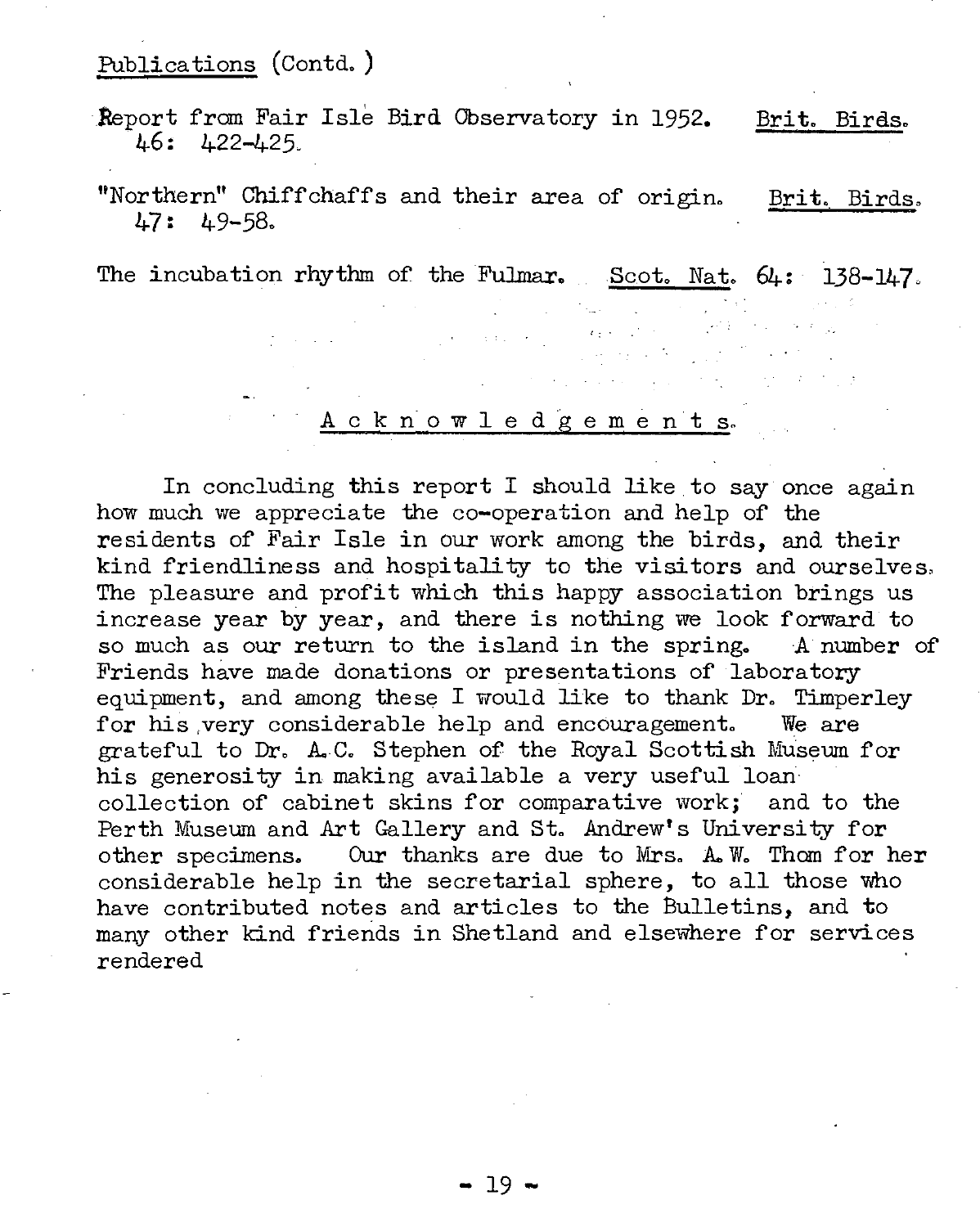During the 1954 season we hope to consolidate the work already in progress, and an effort will be made to extend and improve the trapping equipment, since this is the basis of all our laboratory research. Dr. Timperley proposes to of all our laboratory research. return for a longer period during the present season to continue his research on the properties of avian blood, and we hope for interesting and important discoveries in this<br>field. Mr. Gordon Corbet will be back to carry on with Mr. Gordon Corbet will be back to carry on with the Ornithomvia investigation.

A sub-station is being established on the island of' Foula, some 35 miles north-west, by Mr. Christopher K. Mylne, who has been appointed Schoolmaster-Missionary on the isle. Equipment and record-books have been provided by the Trust, and it is hoped that Mr. Mylne will be able to study the local Arctic and Great Skua populations during the summer, and will have a Heligoland Trap working in time for the autumn migration. The record-keeping and laboratory we The record-keeping and laboratory work will be modelled on Fair Isle practice, and although Mr. Mylne's time will naturally be limited in view of his duties, we look for the establishment of an invaluable link with our own work.